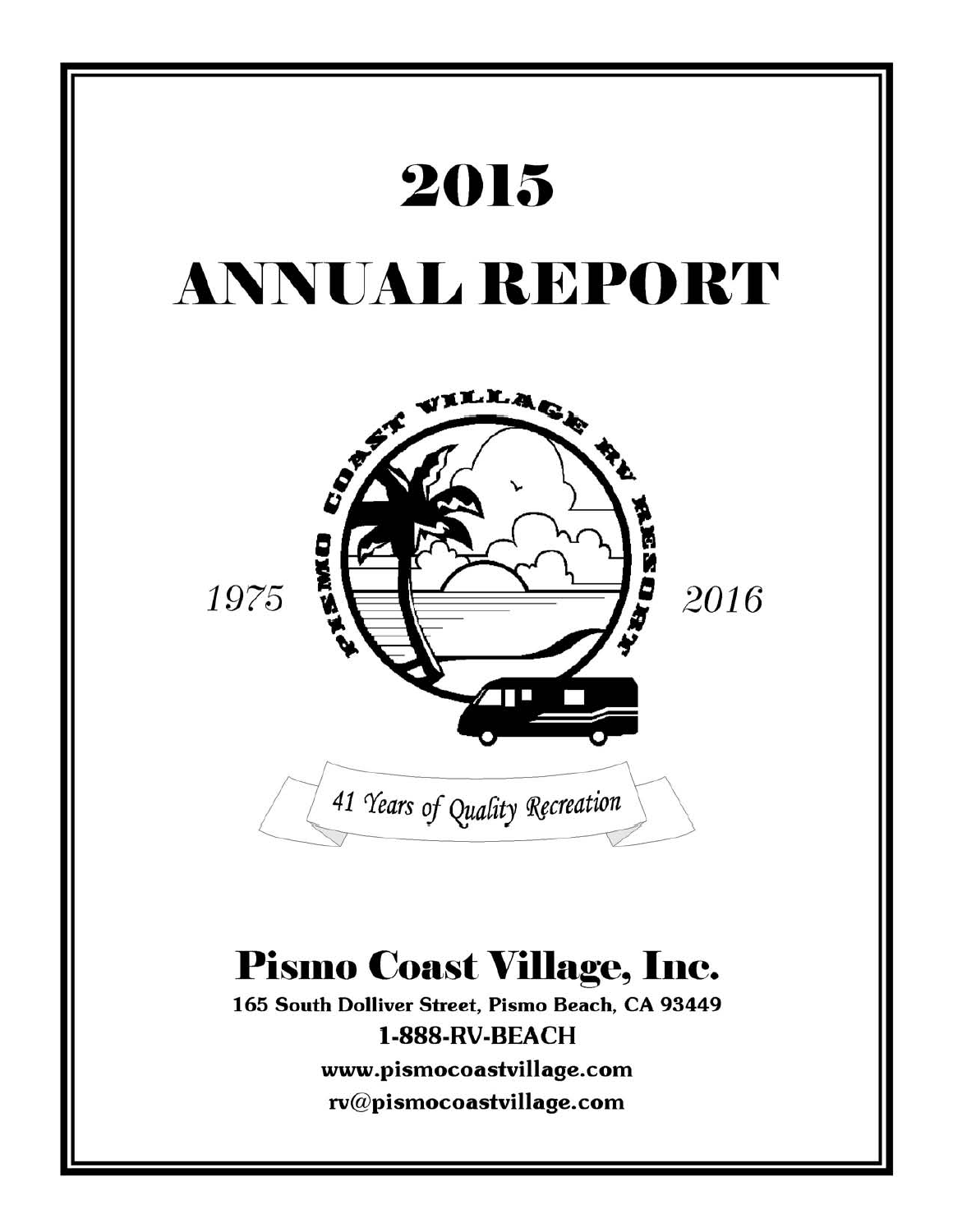# **TABLE OF CONTENTS**

| Management's Discussion and Analysis of Financial Condition |
|-------------------------------------------------------------|
|                                                             |
|                                                             |
|                                                             |
|                                                             |
|                                                             |
| <b>Statements of Income and Retained Earnings</b>           |
| <b>Statements of Cash Flows</b>                             |
| <b>Notes to Financial Statements</b>                        |
|                                                             |
| <b>Statements of Income (Unaudited)</b>                     |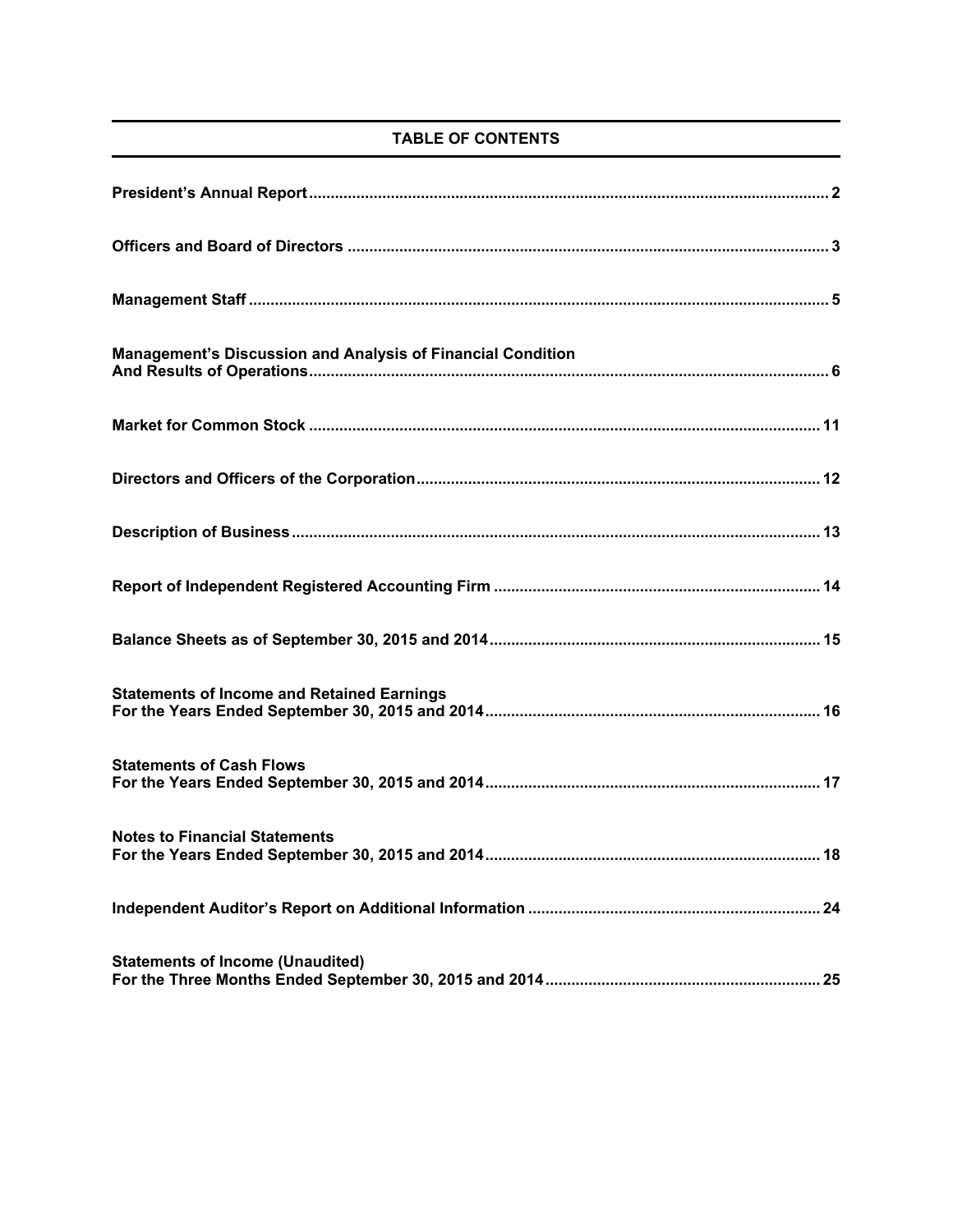# **PRESIDENT'S ANNUAL REPORT**

# By Ronald Nunlist

It is with great pleasure that I report to you that Pismo Coast Village, Inc. ended the fiscal year 2015 in a very strong financial position. Revenue increased 7.36% from 2014. Revenue increases were the result of increased occupancy, increased storage, and rate increases. Occupancy for the year was 82.77%, an increase of 5.4% over fiscal year 2014, and a record high.

We now have nearly 2,000 trailers in storage, and have quite an extensive waiting list for specific storage space sizes. Please call the Accounting/Storage Office if you would like to discuss your needs for storage space.

The new fence across the front of the Resort was completed in 2014. Other accomplishments include the purchase of additional property adjacent to Storage Lot C in Oceano to be used to build a state-of-the-art RV repair facility, installation of security systems for storage lots, and additional equipment for the Wi-Fi system. We also were in a position to pay down the long-term debt an additional \$450,000.

Accomplishments such as these cannot be achieved without great teamwork between the Directors, Management, Staff and every employee.

I would like to thank our CEO/General Manager, Jay Jamison and his staff for their efforts to make our Resort the premier Resort on the Central Coast. They are the best.

I also want to thank the Directors for the giving of their time to help lead this Corporation.

On behalf of the Board of Directors, I want to thank the Shareholders for their support.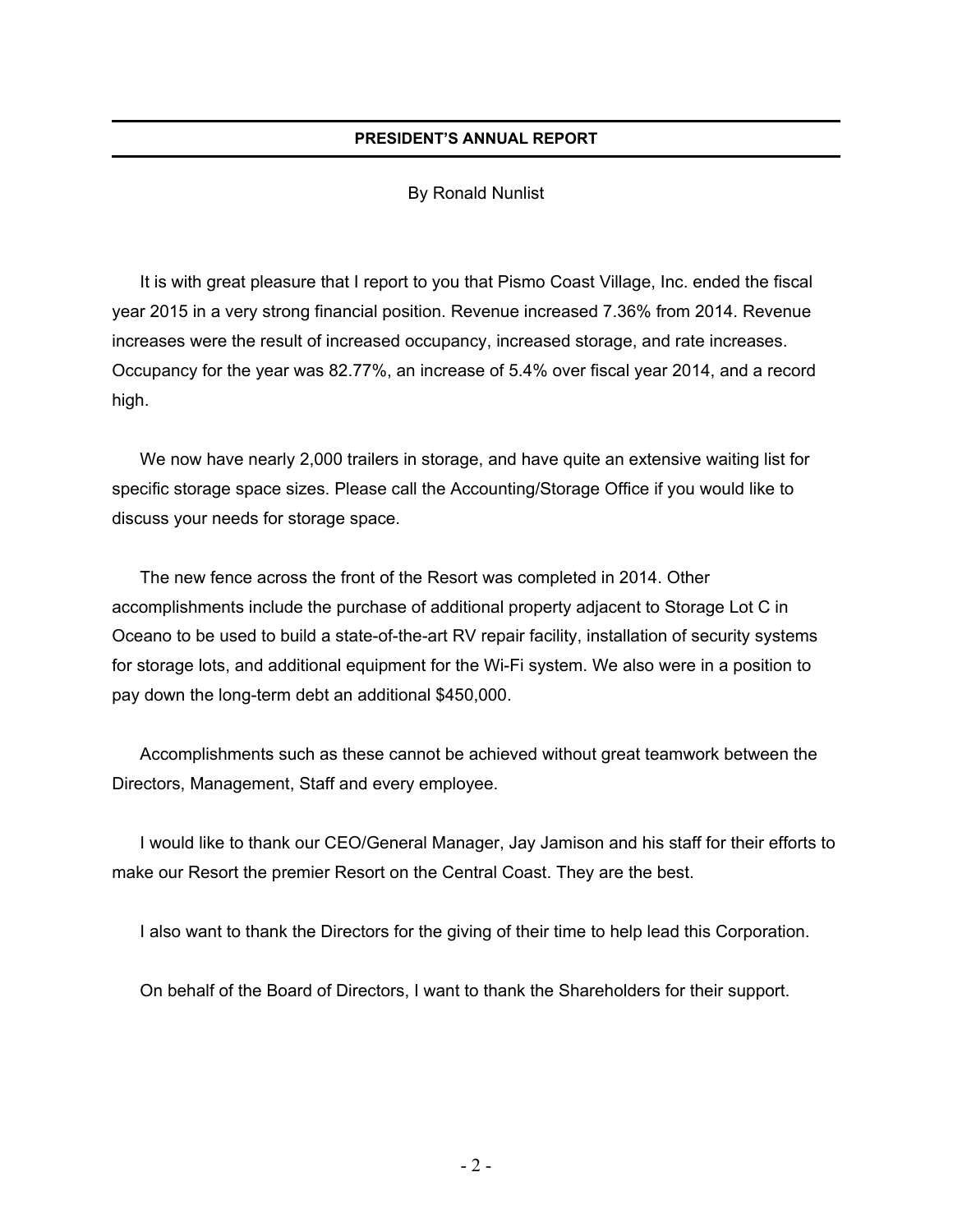# **OFFICERS BOARD OF DIRECTORS**

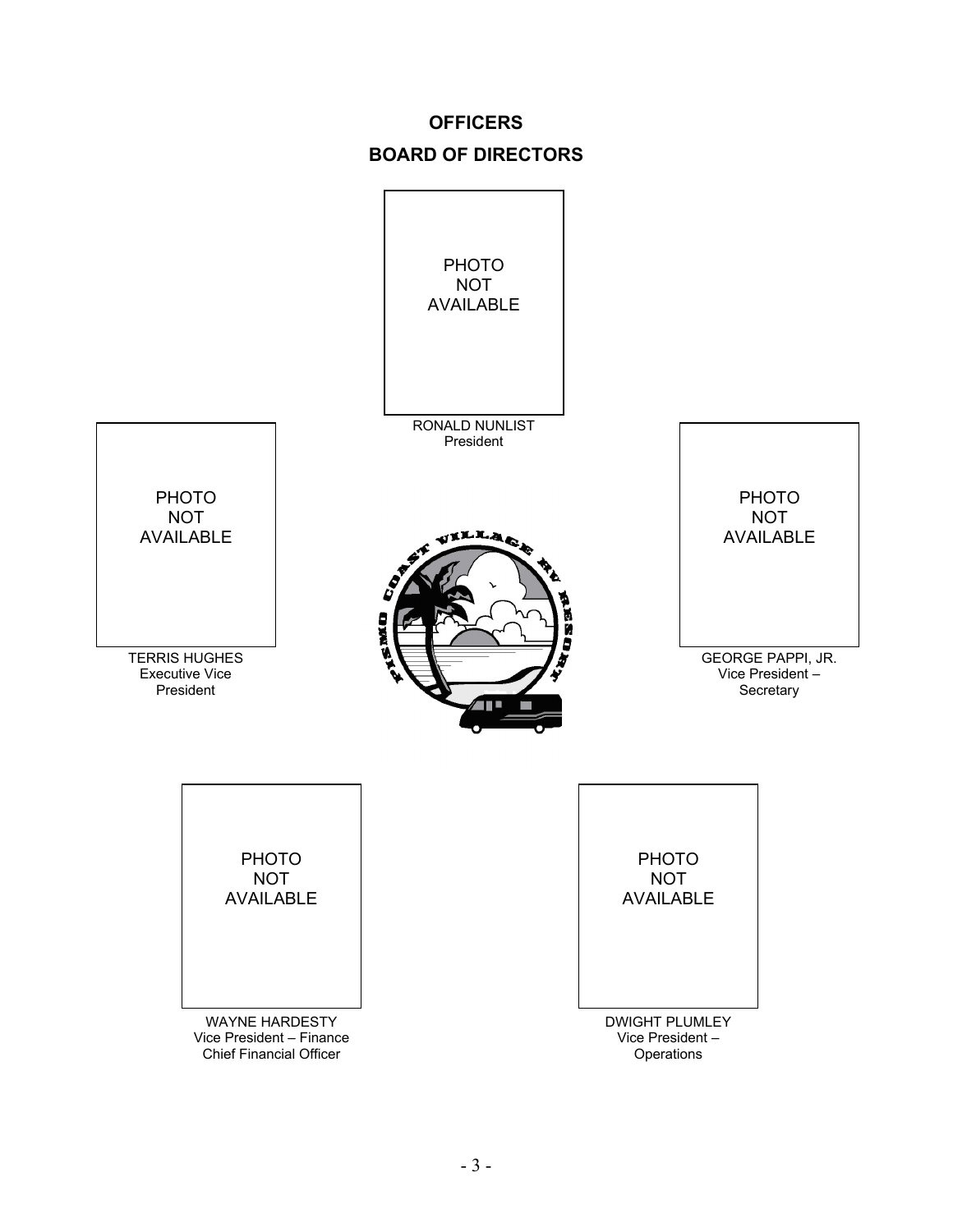# **DIRECTORS BOARD OF DIRECTORS**

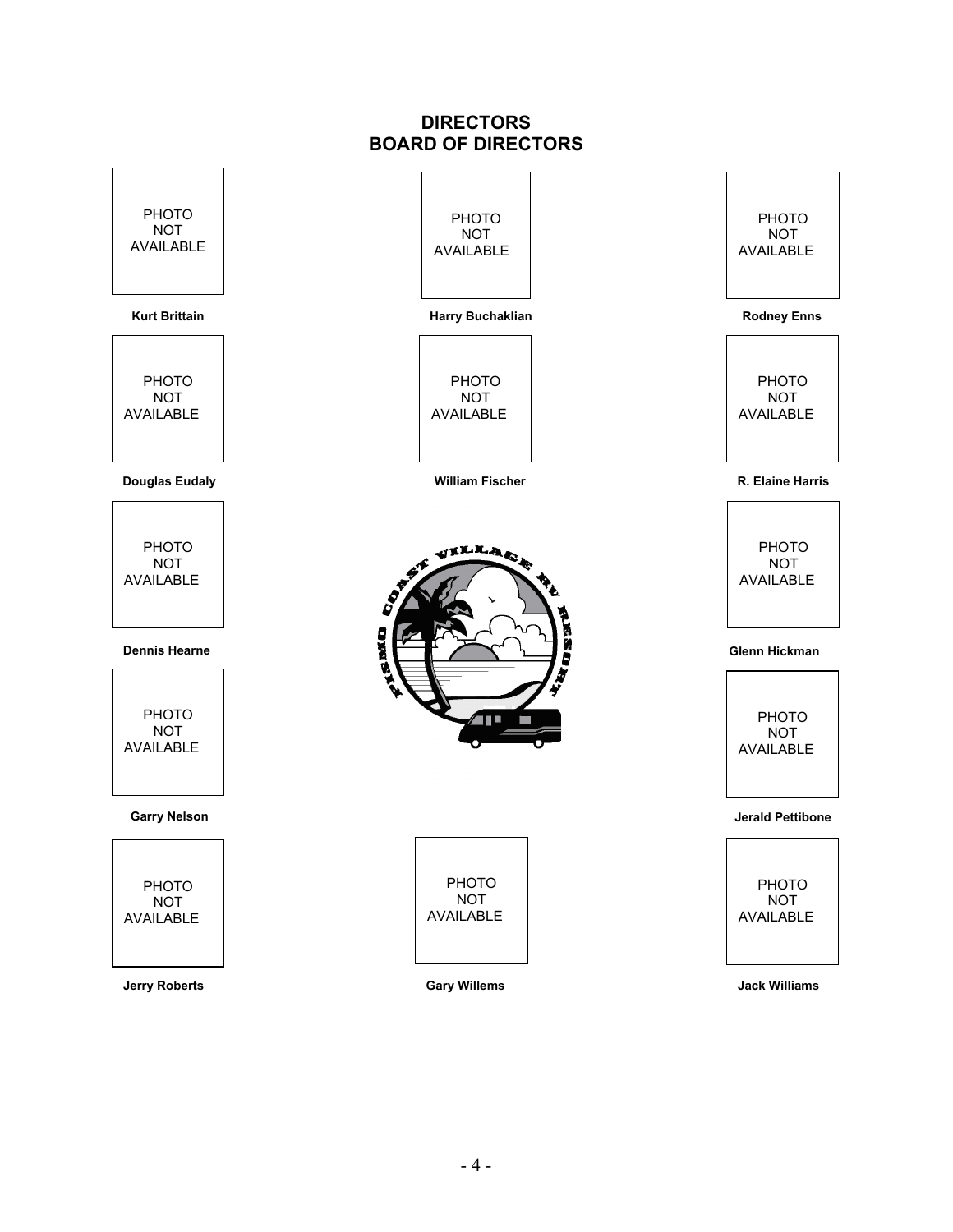# **MANAGEMENT STAFF**



**JAY JAMISON**  Chief Executive Officer/ General Manager/ Asst. Corp. Secretary

JAY JAMISON has been employed by the Company since June 1997 as General Manager and serves as Assistant Corporate Secretary. In March 2007, the Board changed his title to Chief Executive Officer/General Manager. He has a B.S. degree in Agricultural Management from Cal Poly San Luis Obispo, graduating in 1976. Mr. Jamison was raised on his family's guest ranch, Rancho Oso, in Santa Barbara County, which included a recreational vehicle park, resident summer camp, equestrian facilities and numerous resort amenities. He worked on the ranch throughout his childhood and after college. The family business was sold in 1983, at which time Mr. Jamison was hired by Thousand Trails, Inc., a private membership resort, as a Resort Operations Manager. His last ten years at Thousand Trails were spent managing a 200-acre, 518-site, full-service resort near Hollister, California. He also managed Thousand Trails resorts in Acton and Idyllwild in Southern California. Prior to his employment with the Company, Mr. Jamison was a General Manager with Skycrest Enterprises in Redding and managed Sugarloaf Marina and Resort on Lake Shasta in Northern California between January 1995 and June 1997. Mr. Jamison was appointed to and served as a commissioner on the Pismo Beach Conference and Visitors Bureau from February 1998 to January 2010, serving as Chair from August 1999 until February

2009. At the 1999 National Association of RV Parks and Campgrounds Annual Convention, he was elected to serve on the Board of Directors representing the ten western states. During his two terms on the Board, he served four years as Treasurer of the National Association, a position he held until he termed out December 2005. In June of 2002, Mr. Jamison was installed as a Director on the Board for the San Luis Obispo County Chapter of the American Red Cross, and served until June 2011, including from June 2006 until July 2008 as Board Chairman. In February 2006, Mr. Jamison was elected to serve as a commissioner on the California Travel and Tourism Commission, which markets California to potential domestic and international visitors. During his two four-year terms, he served on the Audit Committee, two years as committee Chairman, and one year on the Executive Committee. He termed out as a commissioner in June 2014; however, he still remains a member of the Audit Committee. Mr. Jamison was installed as a member of the Board of Directors for the San Luis Obispo County Conference and Visitors Bureau in 2012, and currently serves as Board Chair.

CHARLES AMIAN has held the position of Operations Manager since June 1995. He began his career with PCV in June 1984 in the Maintenance Department, and has held various positions within the Company, including Reservations Supervisor and Store Supervisor. At the California Association of RV Parks and Campgrounds Annual Convention in March 2001, he was elected Board President and served two successful terms. At the 2002 National Association of RV Parks and Campground's Annual Convention, he was appointed to chair the State President's meeting. He served ten years on the CalARVC Board of Directors and is a Past President. Mr. Amian served four years on the Camp-California Marketing Board of Directors. He served fifteen years on the Board of Trustees of REC PAC (a California Recreation Political Action Committee formed to help protect, preserve and further recreational interests in California), and served two terms as Chair. Mr. Amian is a lifetime-designated Certified Park Operator. **CHARLES AMIAN** 



Operations Manager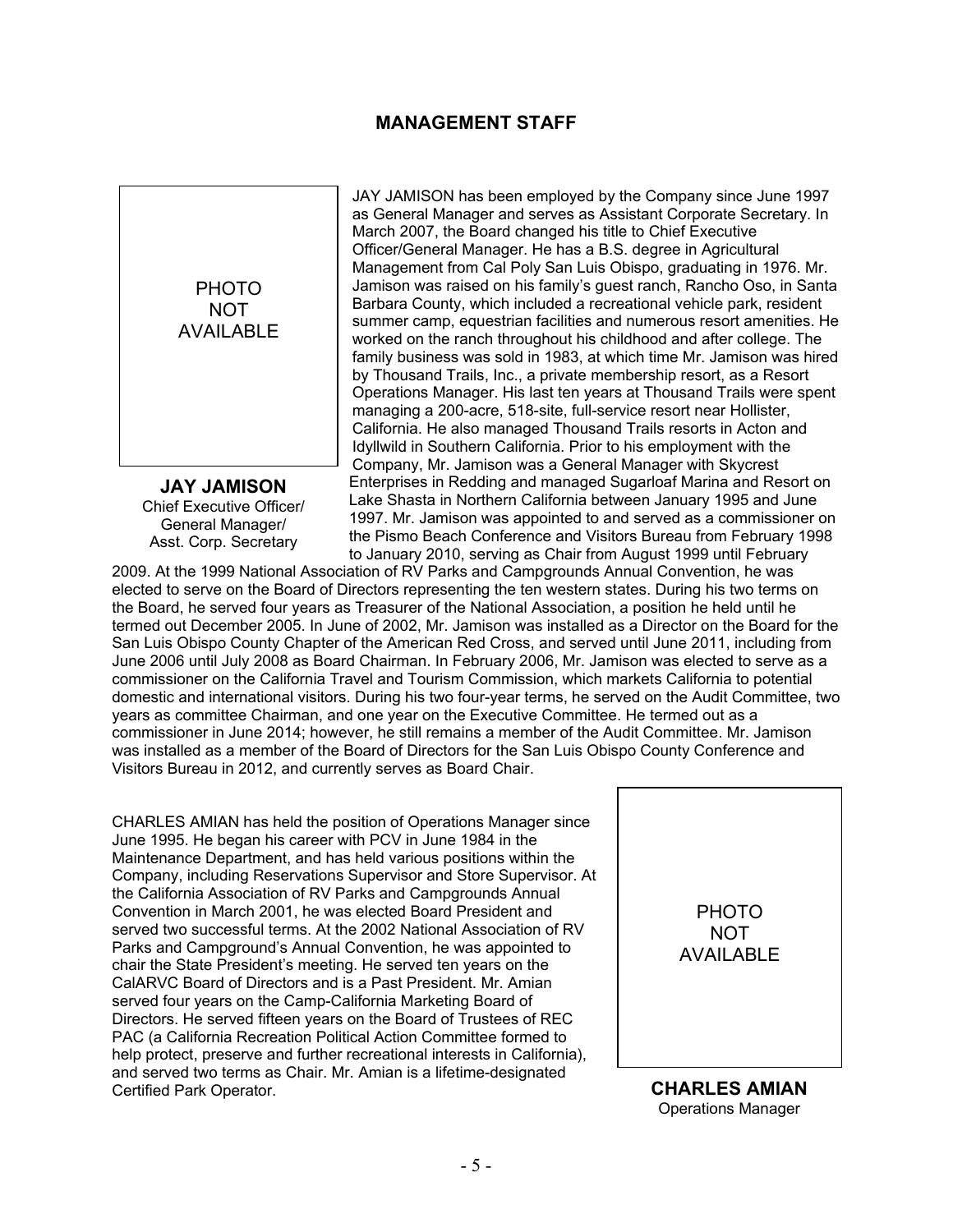# **MANAGEMENT'S DISCUSSION AND ANALYSIS OF FINANCIAL CONDITION AND RESULTS OF OPERATIONS**

The following analysis discusses the Company's financial condition as of September 30, 2015, compared with September 30, 2014. The discussion should be read in conjunction with the audited financial statement and the related notes to the financial statement and the other financial information included elsewhere in this Annual Report.

Certain information included herein contains statements that may be considered forward-looking statements, such as statements relating to anticipated expenses, capital spending and financing sources. Such forward-looking information involves important risks and uncertainties that could significantly affect anticipated results in the future and, accordingly, such results may differ from those expressed in any forward-looking statements made herein. These risks and uncertainties include, but are not limited to, those relating to competitive industry conditions, California tourism and weather conditions, dependence on existing management, leverage and debt service, the regulation of the recreational vehicle industry, domestic or global economic conditions and changes in federal or state tax laws or the administration of such laws.

## **OVERVIEW**

Pismo Coast Village, Inc. operates as a 400-space recreational vehicle resort. The Company includes additional business operations to provide its users with a full range of services expected of a recreational resort. These services include a store, video arcade, laundromat, recreational vehicle repair, RV parts shop and an RV storage operation.

The Company is authorized to issue 1,800 shares, of one class, all with equal voting rights and all being without par value. Transfers of shares are restricted by Company bylaws. One such restriction is that transferees must acquire shares with intent to hold the same for the purpose of enjoying camping rights and other benefits to which a shareholder is entitled. Each share of stock is intended to provide the shareholder with the opportunity for 45 nights of free site use per year. However, if the Company is unable to generate sufficient funds from the public, the Company may be required to charge shareholders for services.

Management is charged with the task of developing sufficient funds to operate the Resort through site sales to general public guests by allocating a minimum of 175 sites to general public use and allocating a maximum of 225 sites for shareholder free use. The other service centers are expected to generate sufficient revenue to support themselves and/or produce a profit.

The Company continues to promote and depend upon recreational vehicle camping as the primary source of revenue. The rental of campsites to the general public provides income to cover expenses, complete capital improvements, and allow shareholders up to 45 free nights camping annually. Additional revenues come from RV storage and spotting, RV service and repair, on-site convenience store, and other ancillary activities such as laundromat, arcade, and bike rental.

The RVing public actively seeks accommodations on the Central Coast despite volatile fuel prices and personal financial uncertainties. RVing offers an affordable outdoor recreational experience, and the Company provides quality facilities and services in a highly popular location. Site occupancy for fiscal year 2015 was up 5.4% due to good weather and the improving economy. Revenues from ancillary operations such as the General Store, RV service, laundromat, arcade, and bike rental, are up 1% to 13% at year-end.

RV storage continues to provide a significant portion of the Company's revenue. RV storage provides numerous benefits to the customer including: no stress of towing, no need to own a tow vehicle, use of RV by multiple family members, and convenience.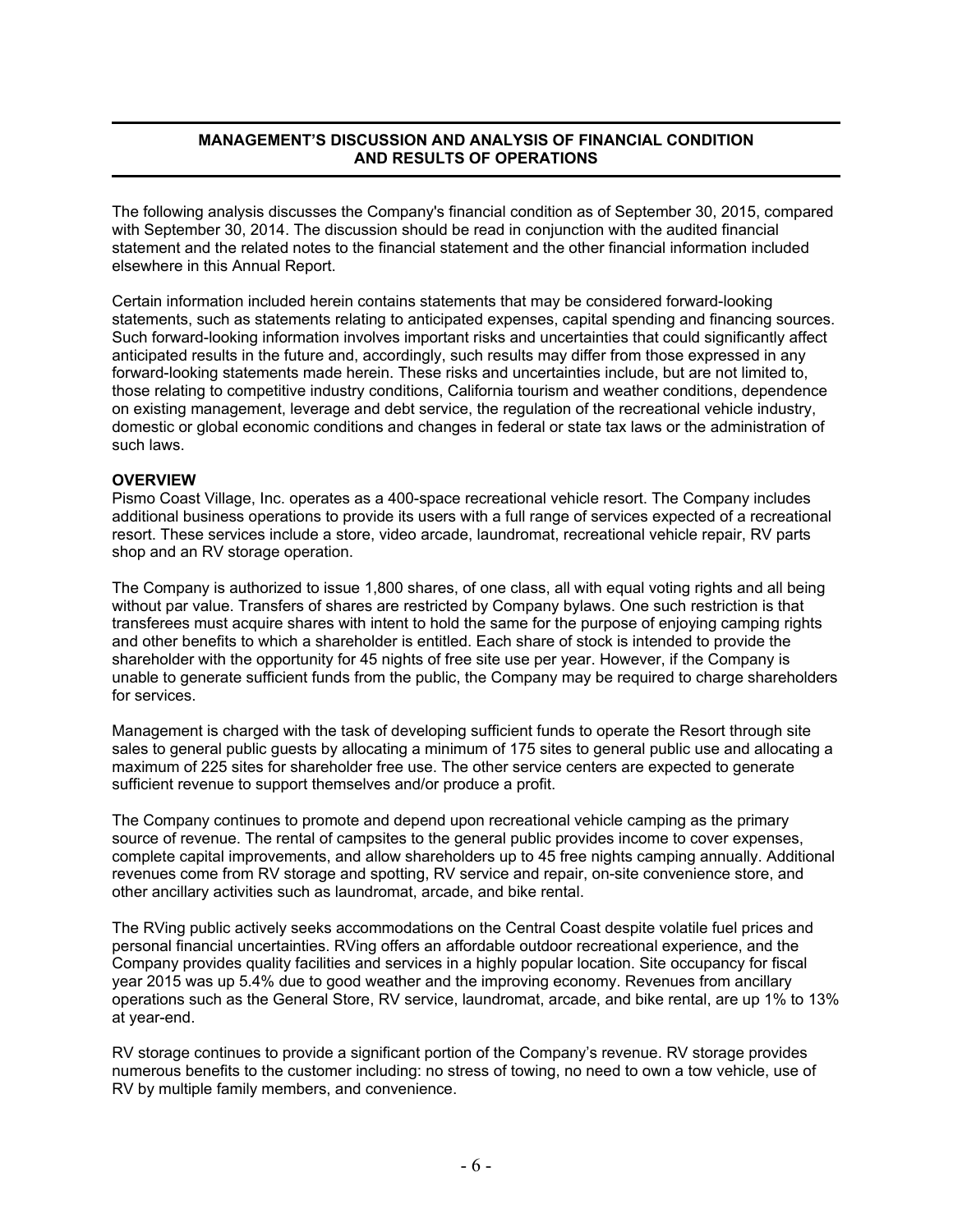After years with no debt, the Board of Directors approved expansion of the RV storage program and understood this investment would require substantial financing. Management has made it a high priority to affect timely construction and successful marketing in order to maximize return on this investment.

Ongoing investment in resort improvements has assured resort guests and shareholders a top quality, up-to-date facility. This quality and pride of ownership was evident when the National Association of RV Parks and Campgrounds Park of the Year was awarded to the resort for 2007 - 2008. In addition, in 2008 the resort was the only industry rated "A" park in California for customer satisfaction based on Internet visitor surveys collected nationally by Guest Reviews. The resort also received the Guest Reviews "A" rated park recognition for the years 2011, 2012, 2013, and 2014.

The Company's commitment to quality, value, and enjoyment is underscored by the business's success due to word of mouth and referrals from guests. In addition, investment for online marketing, ads in the leading national directories, and trade magazine advertising formulates most of the business-marketing plan.

## **CURRENT OPERATING PLANS**

The Board of Directors continues its previously established policy by adopting a stringent conservative budget for fiscal year 2016, which projects a positive cash flow of approximately \$1,529,653 from operations. This projection is based on paid site occupancy reflecting some influence from El Nino and decreasing 3% from what was a record occupancy year. The 2016 budget plan also includes a \$2 per night site rental rate increase for all nightly rates effective January 1, 2016. While the Company projects a positive cash flow, this cannot be assured for fiscal year 2016.

## **FINANCIAL CONDITION**

The business of the Company is seasonal and is concentrated on prime days of the year which are defined as follows: President's Day Weekend, Easter week, Memorial Day Weekend, summer vacation months, Labor Day, Thanksgiving Weekend, and Christmas vacation. There are no known trends that affect business or affect revenue.

The Company develops its income from two sources: (a) Resort Operations, consisting of revenues generated from RV site rentals, from RV storage space operations, and from lease revenues from laundromat, arcade, restaurant operations and property leases for cell tower communications facilities by third party lessees; and (b) Retail Operations, consisting of revenues from general store operations and from RV parts and service operations.

The Company has arranged a \$500,000 line of credit that is currently not drawn on. Besides the financing resulting from the purchase of RV storage property, the Company has no other liabilities to creditors other than current accounts payable arising from its normal day-to-day operations and advance Resort rental reservation deposits, none of which are in arrears.

# **LIQUIDITY**

The Company's policy is to use its ability to generate operating cash flow to meet its expected future needs for internal growth. The Company has continued to maintain sufficient cash so as to not require the use of a short-term line of credit during the off-season period, and the Company expects to be able to do so (although no assurance of continued cash flow can be given).

Net cash provided by operating activities totaled \$1,439,656 in 2015, consistent with the 2014 fiscal year.

During fiscal year 2015, capital investment of \$688,066 was made that included replacement of the fence along the front of the resort, road paving, security system for RV storage lots, General Store walk-in cooler upgrade and new ice-making machine, and computer equipment. These projects were completed on time and within budget. During fiscal year 2014, capital expenditures of \$696,811 were made that included replacement of Restroom #2, road paving, new security vehicle, and replacement of a playground. As of September 30, 2015, the Company carried a debt of \$1,878,039 as a result of acquiring the three RV storage properties.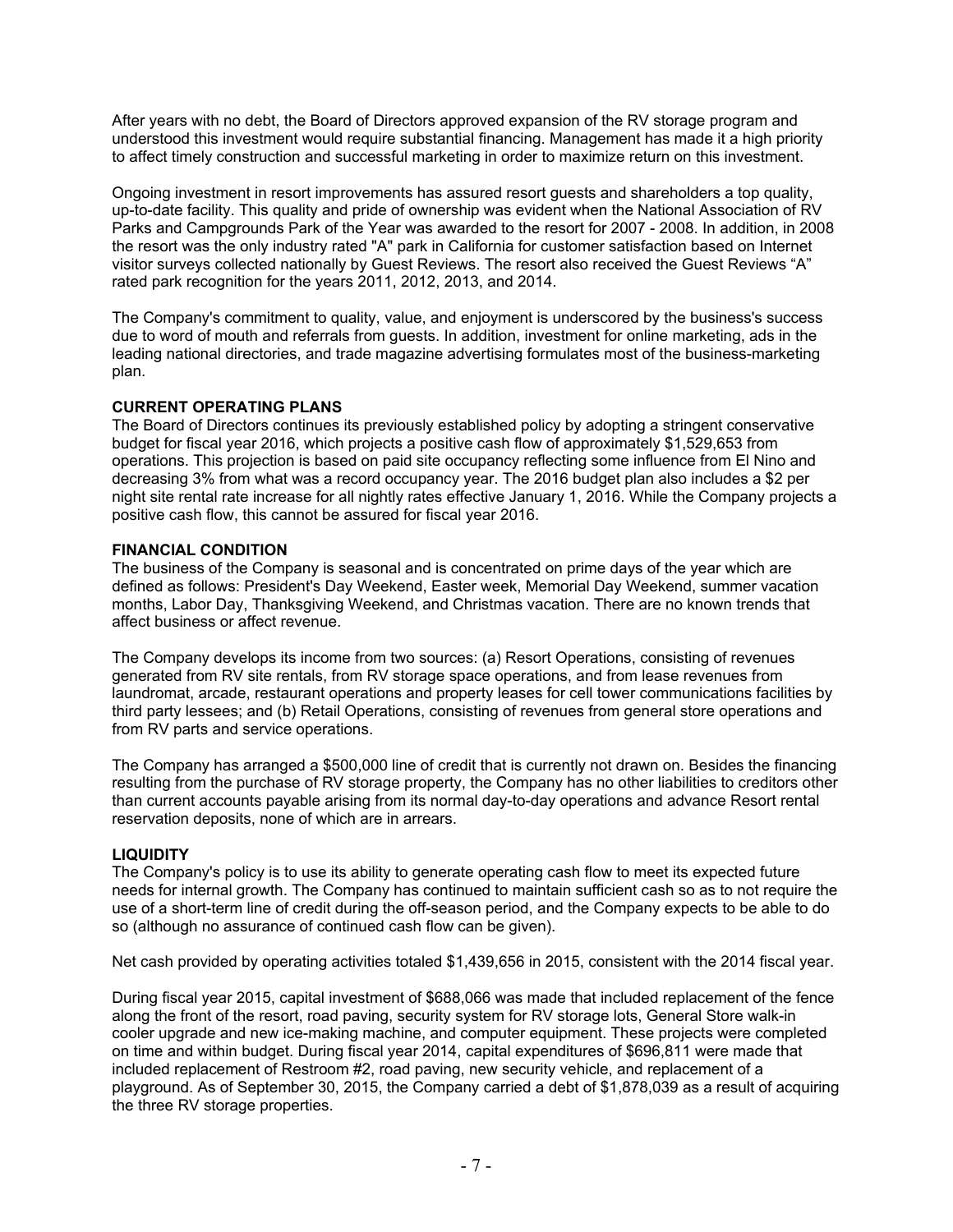With the possibility of requiring additional funds for planned capital improvements and the winter season, the Company maintains a \$500,000 Line of Credit to insure funds will be available if required. In anticipation of future large projects, the Board of Directors has instructed management to build operational cash balances.

Fiscal year 2015's current ratio (current assets to current liabilities) of 1.34 increased from fiscal year 2014's current ratio of 1.30. The increase in current ratio is the result of increased cash and cash equivalents.

Working Capital increased to \$654,282 at the end of fiscal year 2015, compared with \$548,486 at the end of fiscal year 2014. This increase is primarily a result of cash and cash equivalents reflecting increased business revenues, accounts receivables, and inventory.

## **CAPITAL RESOURCES AND PLANNED EXPENDITURES**

The Company plans capital expenditures up to \$825,000 in fiscal year 2016 to further enhance the Resort facilities and services. This would include construction of a new RV service and repair facility, road paving, RV storage lot security, new trailer tow truck, forklift, Wi-Fi upgrade, and repairs to the Overlook structure. Funding for these projects is expected to be from normal operating cash flows and, if necessary, supplemented with outside financing. These capital expenditures are expected to increase the Resort's value to its shareholders and the general public.

## **RESULTS OF OPERATIONS**

## **YEAR TO YEAR COMPARISON**

 Revenue: Operating revenue, interest and other income increased above the prior fiscal year ended September 30, 2014, by \$524,743, or 7.36%.

# **REVENUE BY SEGMENT**

|                                                                                                                                              | 2015                                             | 2014                                             |
|----------------------------------------------------------------------------------------------------------------------------------------------|--------------------------------------------------|--------------------------------------------------|
| <b>OCCUPANCY</b><br>% of Shareholder Site Use<br>% of Paid Site Rental<br>% Total Site Occupancy<br>% of Storage Rental<br>Average Paid Site | \$<br>24.8%<br>58.0%<br>82.8%<br>99.0%<br>53.34  | \$<br>23.6%<br>54.8%<br>78.5%<br>98.0%<br>51.71  |
| <b>RESORT OPERATIONS</b><br>Site Rental<br><b>Storage Operations</b><br><b>Support Operations</b><br>Total                                   | \$4,515,635<br>1,631,372<br>183,173<br>6,330,180 | \$4,138,859<br>1,538,894<br>177,568<br>5,855,321 |
| <b>RETAIL OPERATIONS</b><br><b>Store</b><br><b>RV Repair/Parts Store</b><br>Total                                                            | 754,319<br>559,918<br>1,314,237                  | 704,982<br>558,719<br>1,263,701                  |
| <b>INTEREST INCOME</b>                                                                                                                       | 3,629                                            | 4,281                                            |
| <b>TOTAL REVENUE</b>                                                                                                                         | <u>\$7,648,046</u>                               | <u>\$7,123,303</u>                               |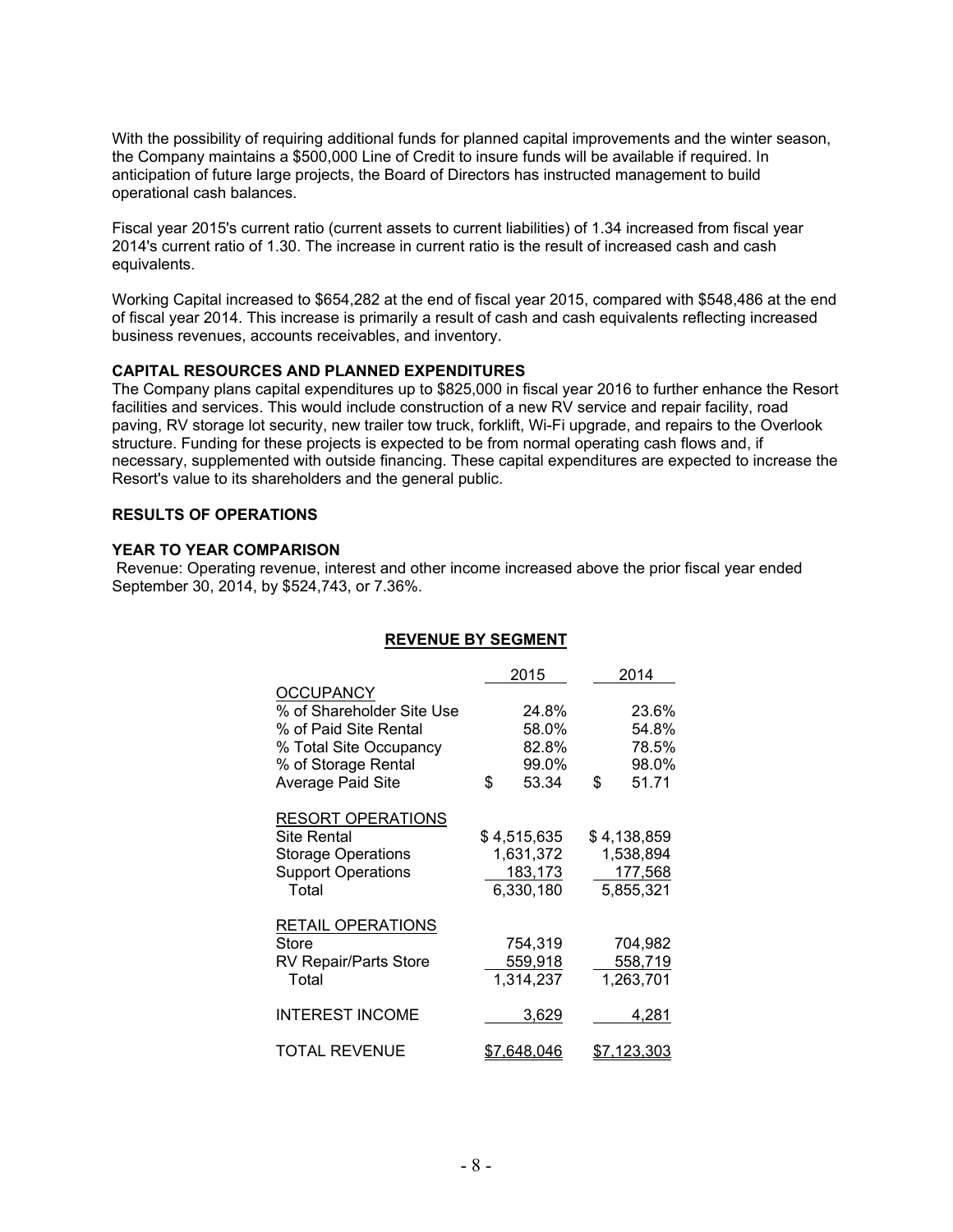Occupancy rates on the previous table are calculated based on the quantity occupied as compared to the total sites available for occupancy (i.e., total occupied to number of total available). Average paid site is based on site revenue and paid sites. Resort support operations include revenues received from the arcade, laundromat, recreational activities, and other less significant sources.

#### **2015 COMPARED WITH 2014**

Resort operations income increased \$474,859, or 8.1%, primarily due to a \$376,776, or 9.1%, increase in site rental revenue. This increase reflects a 5.7% increase in paid site occupancy and rate increases effective January 1, 2015. RV storage and spotting activity increased \$92,478, or 6.0%, above the previous year. This increase in storage activity was primarily due to new storage customers and trailer spotting activity.

Retail operations income increased \$50,536, or 4.0%, due to a \$49,337, or 7.0%, increase in the General Store operation, and a \$1,199, or 0.2%, increase in the RV Service Department. This increase is attributed to the increase in total site occupancy and overall improvement in the economy. The RV Service Department growth was less than expected due to extended periods without full staffing. In an effort to maximize revenue, management continues to stock more appropriate items, more effectively merchandise, and pay greater attention to customer service. In addition, management has actively promoted the RV service and retail operation locally compared to previous years.

Interest/Dividend Income decreased \$652, or 15.2%, below the previous year. Loss on Disposal of Assets decreased \$28,442, or 94.8%, below the previous year due to fewer assets that had been disposed of or no longer in service to the Company. In addition, Interest Expense decreased \$29,647, or 18.8%, due to accelerating the payments and interest adjustments on financing the RV storage properties.

Operating Expenses increased \$209,223, or 4.5%, as a result of labor, payroll taxes, employee benefits, tree trimming, property tax, credit card processing, RV storage lot security, television, and electricity.

Maintaining a conservative approach, most expense items were managed well below plan and in many categories below the previous year. The Board of Directors has directed management to continue maintenance projects as needed to provide a first class resort for campers using recreational vehicles.

Income before provision for income taxes of \$1,706,422, a 26.9% increase above last year, is reflective of increased income from operations, and, decreased interest expense in 2015.

Net income of \$961,322 for fiscal year 2015 shows an increase of \$212,236, or 28.3%, above a net income of \$749,086 in 2014. This increase in net income is a reflection of increased resort and retail income, and a decrease in interest expense.

**INFLATION** has not had a significant impact on our profit position. The Company has increased rates, which have more than compensated for the rate of inflation.

**FUTURE OPERATING RESULTS** could be unfavorably impacted to the extent that changing prices result in lower discretionary income for customers and/or increased transportation costs to the Resort. In addition, increasing prices affect operations and liquidity by raising the replacement cost of property and equipment.

# **FACTORS THAT MAY AFFECT FUTURE OPERATING RESULTS:**

A number of factors, many of which are common to the lodging industry and beyond our control, could affect our business, including the following:

- increased gas prices;
- increased competition from other resorts in our market;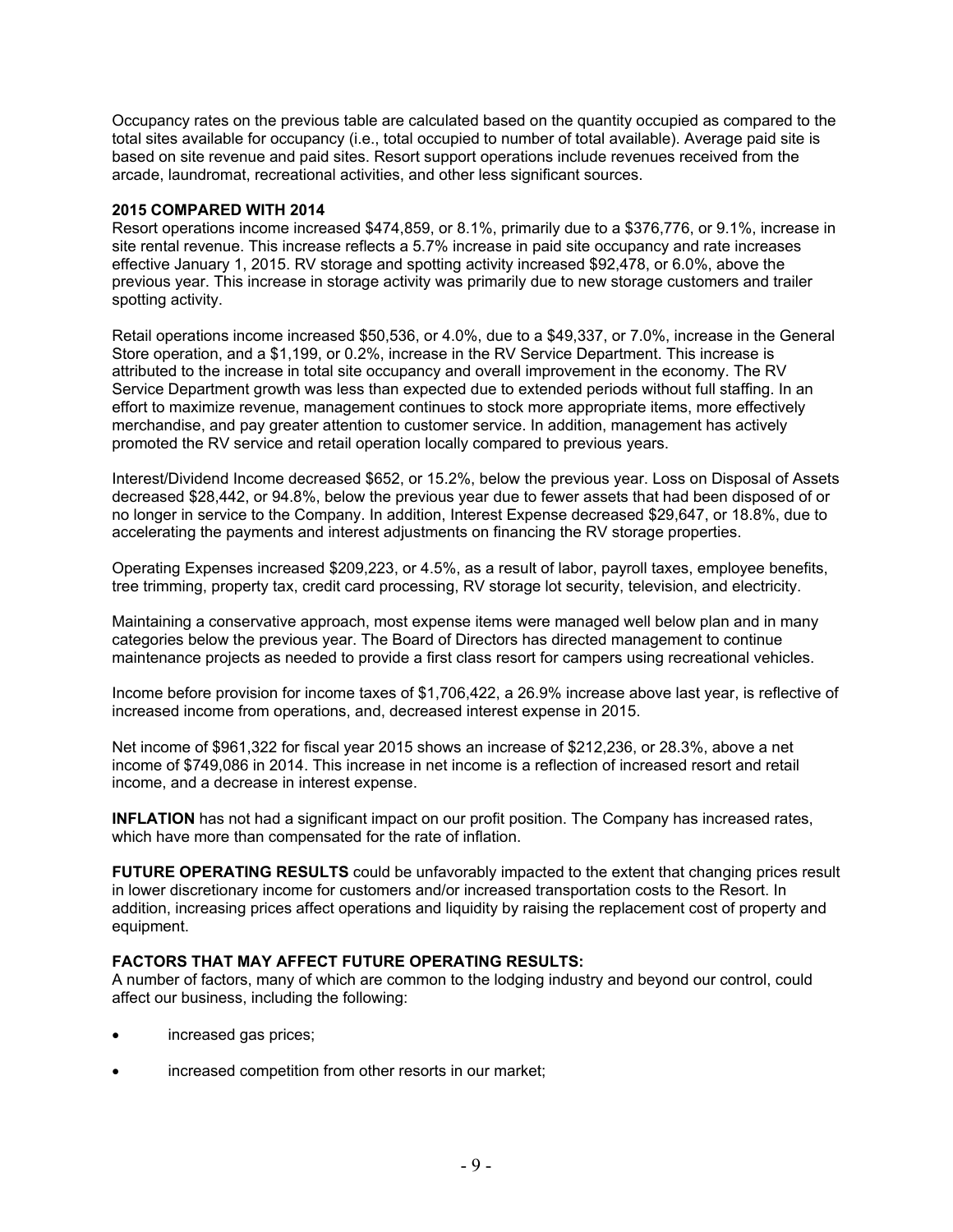- increases in operating costs due to inflation, labor costs, workers' compensation and healthcare related costs, utility costs, insurance and unanticipated costs such as acts of nature and their consequences and other factors that may not be offset by increased rates;
- changes in interest rates and in the availability, cost and terms of debt financing;
- changes in governmental laws and regulations, fiscal policies and zoning ordinances and the related costs of compliance with laws and regulations, fiscal policies and ordinances;
- adverse effects of market conditions, which may diminish the desire for leisure travel; and
- adverse effects of a downturn in the leisure industry.

The leisure and travel business is seasonal and seasonal variations in revenue at our resort can be expected to cause quarterly fluctuations in our revenue.

Our revenue is generally highest in the third and fourth quarters. Quarterly revenue also may be harmed by events beyond our control, such as extreme weather conditions, terrorist attacks or alerts, contagious diseases, economic factors and other considerations affecting travel. To the extent that cash flow from operations is insufficient during any quarter due to temporary or seasonal fluctuations in revenue, we have to rely on our short-term line of credit for operations.

In the recent past, events beyond our control, including an economic slowdown and terrorism, harmed the operating performance of the leisure industry generally, and if these or similar events occur again, our operating and financial results may be harmed by declines in average daily rates or occupancy.

Carrying our outstanding debt may harm our business and financial results by:

- requiring us to use a substantial portion of our funds from operations to make required payments on principal and interest, which will reduce the amount of cash available to us for our operations and capital expenditures, future business opportunities and other purposes;
- making us more vulnerable to economic and industry downturns and reducing our flexibility in responding to changing business and economic conditions;
- limiting our ability to borrow more money for operations, capital expenditures or to finance acquisitions in the future; and
- requiring us to sell one or more properties, possibly on disadvantageous terms, in order to make required payments of interest and principal.

Our resort has a need for ongoing renovations and potentially significant capital expenditures in connection with improvements, and the costs of such renovations or improvements may exceed our expectations.

Occupancy and the rates we are able to charge are often affected by the maintenance and capital improvements at a resort, especially in the event that the maintenance of improvements are not completed on schedule, or if the improvements result in the closure of the General Store or a significant number of sites. The costs of capital expenditures we need to make could harm our financial condition and reduce amounts available for operations. These capital improvements may also give rise to additional risks including: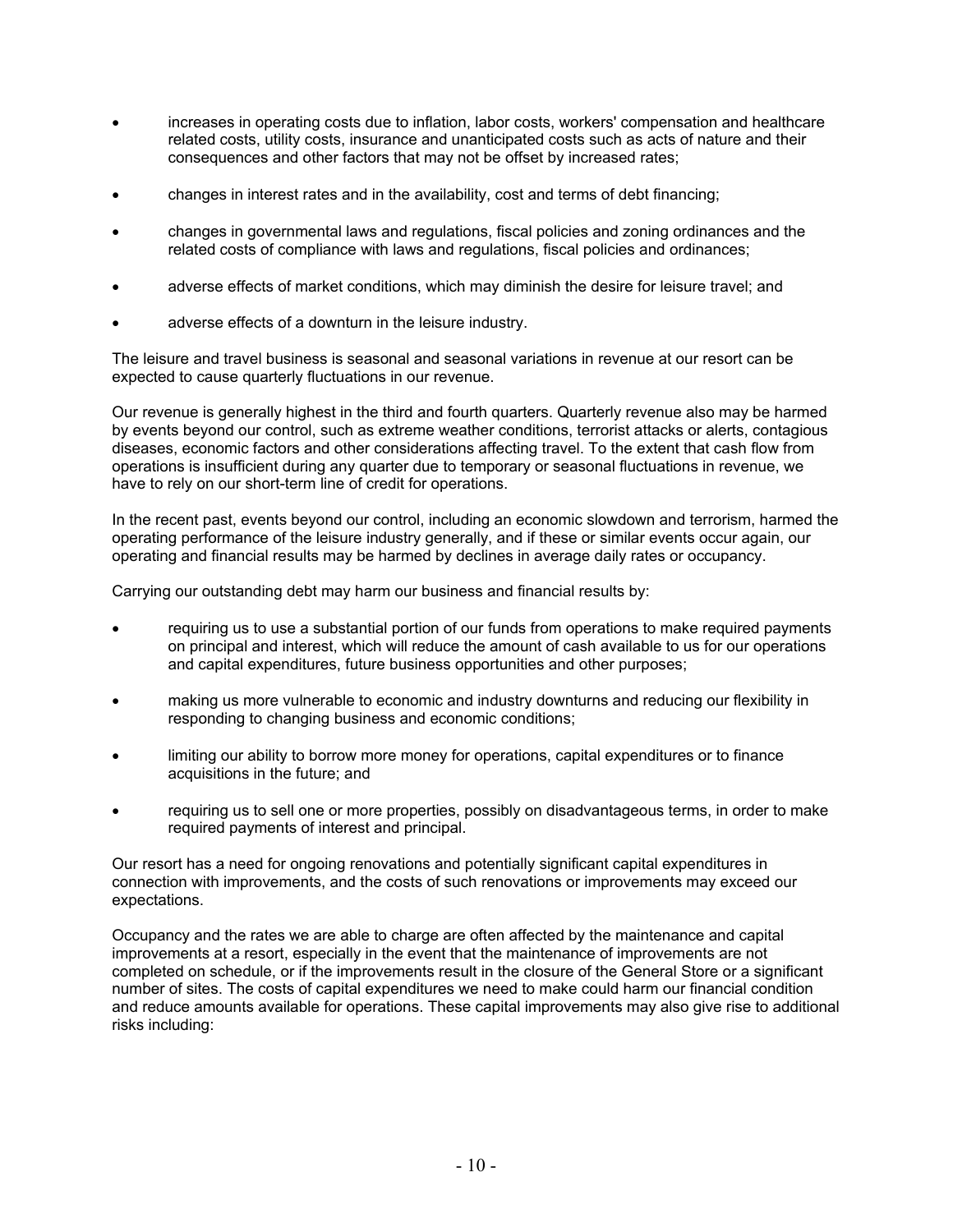- construction cost overruns and delays;
- a possible shortage of available cash to fund capital improvements and the related possibility that financing of these expenditures may not be available to us on favorable terms;
- uncertainties as to market demand or a loss of market demand after capital improvements have begun;
- disruption in service and site availability causing reduced demand, occupancy, and rates; and
- possible environmental issues.

We rely on our executive officers, the loss of whom could significantly harm our business.

Our continued success will depend to a significant extent on the efforts and abilities of our C.E.O. and General Manager, Jay Jamison. Mr. Jamison is important to our business and strategy and to the extent that were he to depart and is not replaced with an experienced substitute, Mr. Jamison's departure could harm our operations, financial condition and operating results.

Uninsured and underinsured losses could harm our financial condition, and results of operations.

Various types of catastrophic issues, such as losses due to wars, terrorist acts, earthquakes, floods, pollution or environmental matters, generally are either uninsurable or not economically insurable, or may be subject to insurance coverage limitations, such as large deductibles or co-payments. Our resort is located on the coast of California, which has been historically at greater risk to certain acts of nature (such as severe storms, fires and earthquakes).

In the event of a catastrophic loss, our insurance coverage may not be sufficient to cover the full current market value or replacement cost of our lost properties. Should an uninsured loss or a loss in excess of insured limits occur, we could lose all or a portion of the capital we have invested in the resort, as well as the anticipated future revenue from the resort. In that event, we might nevertheless remain obligated for any notes payable or other financial obligations related to the property. Inflation, changes in building codes and ordinances, environmental considerations and other factors might also keep us from using insurance proceeds to replace or renovate the resort after it has been damaged or destroyed. Under these circumstances, the insurance proceeds we receive might be inadequate to restore our economic position on the damaged or destroyed property.

# **MARKET FOR COMMON STOCK**

Common stock of the Corporation is not listed through an exchange or quoted on NASDAQ or any other national quotation system. While Pismo Coast Investments, a licensed broker/dealer located at 165 South Dolliver Street, Pismo Beach, California 93449, assists shareholders by processing trades and occasionally taking positions in the Company's stock for its own account, that firm does not technically make a market in the stock, as that term is commonly understood in the securities industry. Thus, there is not a true "public market" for the stock of the Company. However, through the last fiscal year the sales process of transactions informally reported to the Company ranged from a low selling price of \$28,000 to a high selling price of \$33,000, with an average selling price of \$31,236.84. Stock trades are reported to the Company through the licensed broker/dealer or private parties processing transfers as appropriate. The Board must act to approve all trades, which if approved, are then forwarded to the official transfer agent. No dividends were paid on common stock for fiscal year 2015.

(a.) The approximate number of holders of the Company's stock on September 30, 2015 was 1,528.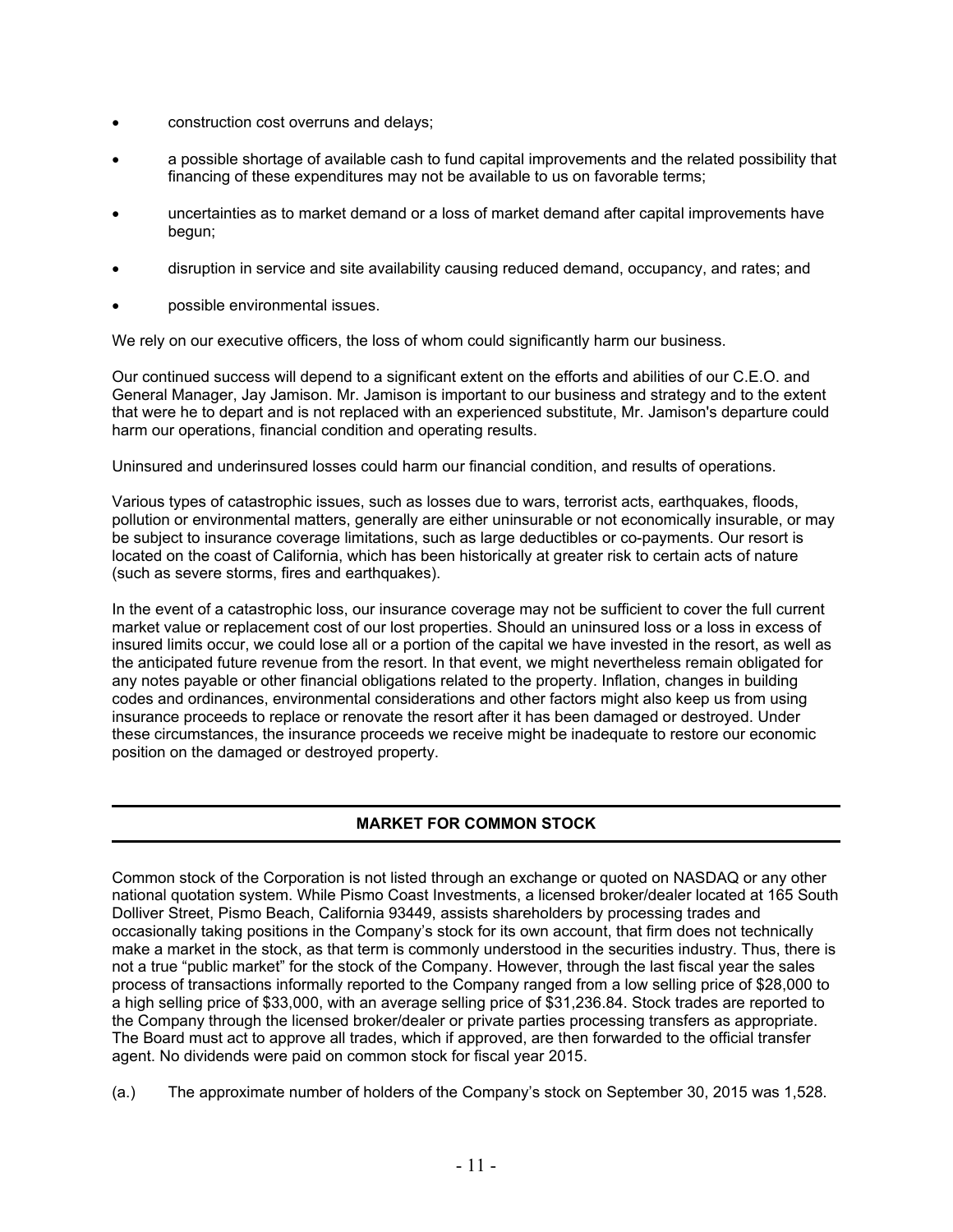- (b.) The Company has paid no dividends since it was organized in 1975, and although there is no legal restriction impairing the right of the Company to pay dividends, the Company does not intend to pay dividends in the foreseeable future. The Company selects to invest its available working capital to enhance the facilities at the Resort.
- (c.) The Company renewed a lease agreement with Ms. Jeanne Sousa, a California Corporations Licensed Broker, for the lease of a 200-square foot building at the Resort from which she conducts sales activities in the Company's stock. The term of the lease is for three years commencing on January 1, 2014, and ending on December 31, 2016. Continued renewal is expected without significant impact. Termination or cancellation may be made by either Lessor or Lessee by giving the other party sixty-days (60 days) written notice.

Effective July 30, 2007, Computershare Trust Company, N.A. ("Computershare") has served as the transfer agent and registrar for the Company. The contact information for Computershare is as follows:

For Standard U. S. Postal Mail For Overnight/Express Delivery<br>Computershare Trust Company, N.A. Computershare Trust Company, N. Providence RI 02940-3070 Canton MA 02021

Telephone and Fax Website Toll free 1-800-962-4284 [www.computershare.com](http://www.computershare.com/) Telephone 1-303-262-0600 Fax 1-303-262-0700

Share Trust Company, N.A.<br>
P O Box 43070<br>
250 Rovall Street 250 Royall Street

Shareholders wishing to receive a copy of the Corporation's Annual Report to the Securities Exchange Commission on Form 10-K may do so, without charge, by writing to Jay Jamison, Chief Executive Officer/General Manager, at the Corporate address listed on the cover of this report.

# **DIRECTORS AND OFFICERS OF THE CORPORATION**

**KURT BRITTAIN**, Director. Retired.

**HARRY BUCHAKLIAN**, Director. Retired.

**RODNEY ENNS**, Director. Mr. Enns teaches mathematics at Mission Oak High School in Tulare, California.

**DOUGLAS EUDALY**, Director. Retired.

**WILLIAM FISCHER**, Director. Retired.

**WAYNE HARDESTY**, Director, Vice President – Finance, and Chief Financial Officer. Mr. Hardesty is a licensed Enrolled Agent and currently operates Hardesty Financial Services in Rancho Cucamonga, California.

**R. ELAINE HARRIS**, Director. Retired.

**DENNIS HEARNE**, Director. Mr. Hearne serves as a member of the board of directors for his family's agriculture business, L.A. Hearne Company, located in the Salinas Valley in California.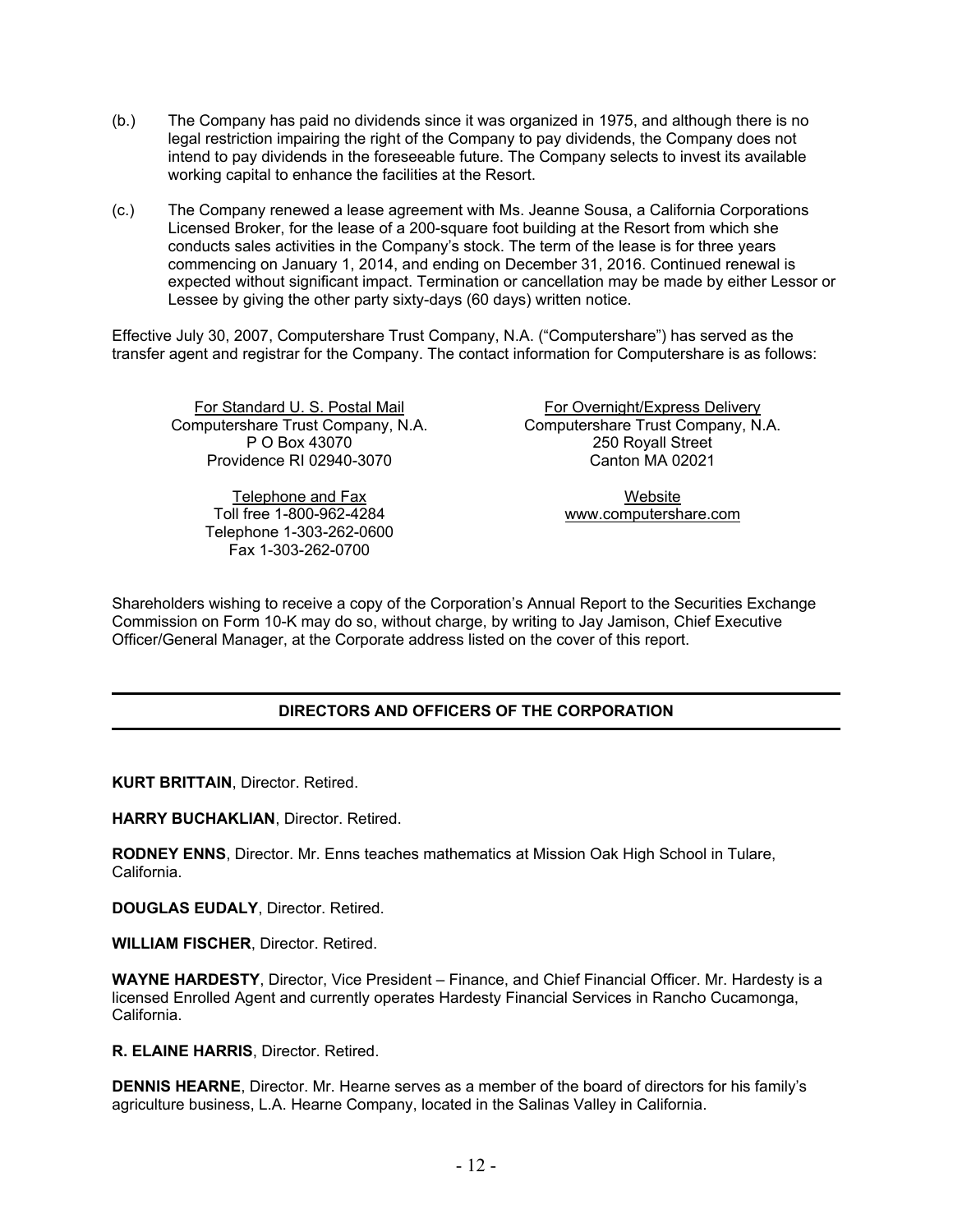**GLENN HICKMAN**, Director. Retired.

**TERRIS HUGHES**, Director and Executive Vice President. Retired.

**GARRY NELSON**, Director. Retired.

**RONALD NUNLIST**, Director and President. Retired.

**GEORGE PAPPI, JR.**, Director. Mr. Pappi is employed as a property major case general adjustor for The Hartford Insurance.

**JERALD PETTIBONE**, Director. Retired.

**DWIGHT PLUMLEY**, Director and Vice President - Operations. Mr. Plumley owns, operates and is president of Packers Manufacturing, Inc., a company that produces fruit and vegetable packing and processing systems. The company is located in Visalia, California.

**JERRY ROBERTS**, Director. Mr. Roberts is a Certified Public Accountant and is a partner in Lampros & Roberts Management Services, a financial and tax consulting firm, operating in Los Gatos, California.

**GARY WILLEMS**, Director. Retired.

**JACK WILLIAMS**, Director. Mr. Williams owns and operates a CPA practice in Bakersfield, California.

## **OTHER OFFICERS AND KEY EMPLOYEES:**

**JAY JAMISON**, Chief Executive Officer/General Manager and Assistant Corporate Secretary.

# **DESCRIPTION OF BUSINESS**

The Company is engaged in only one business, namely, the ownership and operation of the recreational vehicle resort with recreational vehicle storage lots and a repair and service facility. Accordingly, all of the revenues, operating profit (loss) and identifiable assets of the Company are attributable to a single industry segment. The Company engages in no foreign operations and derives no revenues or income from export sales.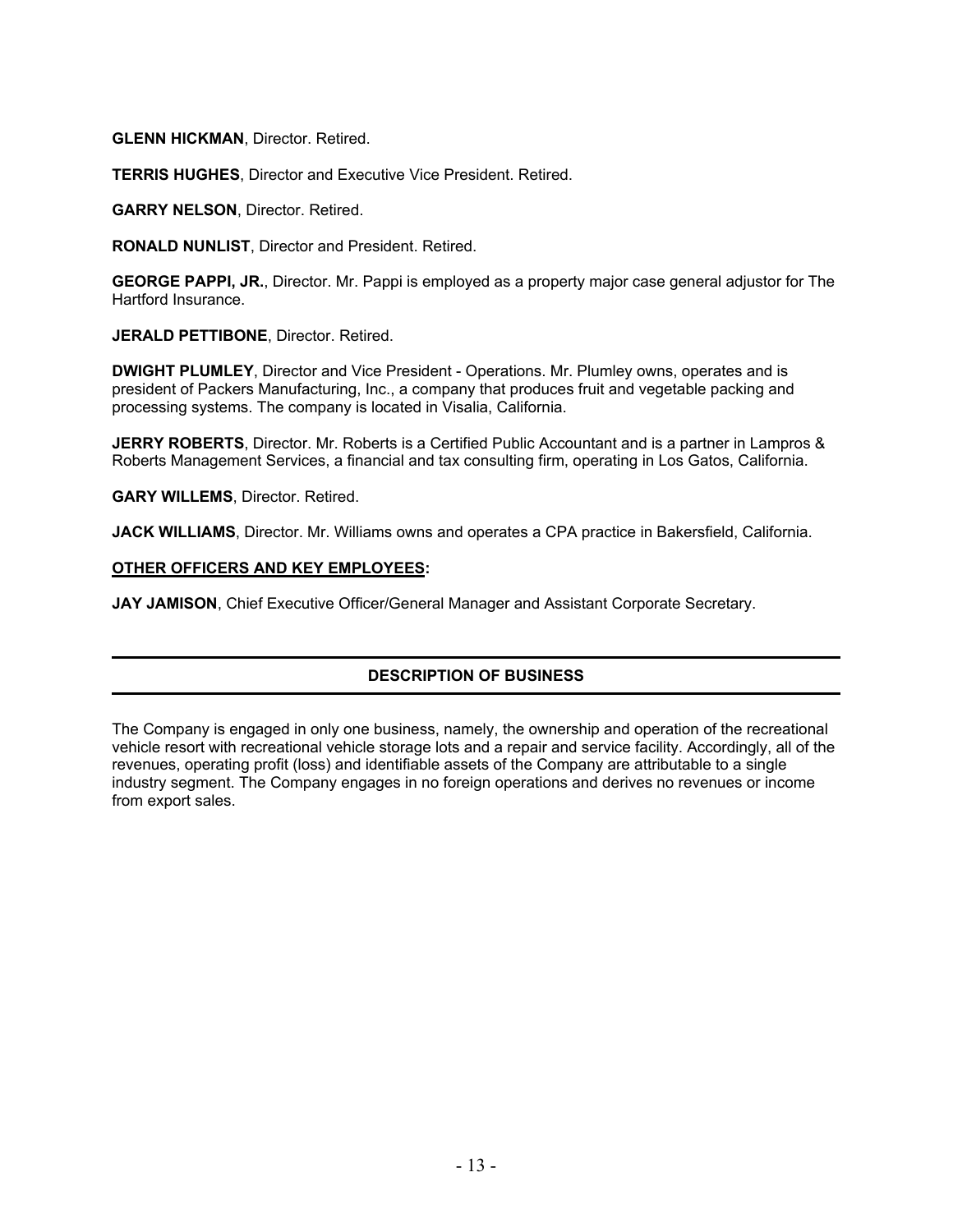## REPORT OF INDEPENDENT REGISTERED

#### PUBLIC ACCOUNTING FIRM

To the Board of Directors and Shareholders of Pismo Coast Village, Inc. Pismo Beach, California

We have audited the accompanying balance sheets of Pismo Coast Village, Inc. (the Company) (a California corporation) as of September 30, 2015 and 2014, and the related statements of income and retained earnings and cash flows for the years then ended. These financial statements are the responsibility of the Company's management. Our responsibility is to express an opinion on these financial statements based on our audits.

We conducted our audits in accordance with the standards of the Public Company Accounting Oversight Board (United States). Those standards require that we plan and perform the audit to obtain reasonable assurance about whether the financial statements are free of material misstatement. The Company is not required to have, nor were we engaged to perform, an audit of its internal control over financial reporting. Our audit included consideration of internal control over financial reporting as a basis for designing audit procedures that are appropriate in the circumstances, but not for the purpose of expressing an opinion on the effectiveness of the Company's internal control over financial reporting. Accordingly, we express no such opinion. An audit also includes examining, on a test basis, evidence supporting the amounts and disclosures in the financial statements, assessing the accounting principles used and significant estimates made by management, as well as evaluating the overall financial statement presentation. We believe that our audits provide a reasonable basis for our opinion.

In our opinion, the financial statements referred to above present fairly, in all material respects, the financial position of the Company as of September 30, 2015 and 2014, and the results of its operations and its cash flows for the years then ended in conformity with accounting principles generally accepted in the United States of America.

#### BROWN ARMSTRONG ACCOUNTANCY CORPORATION

Bakersfield, California November 13, 2015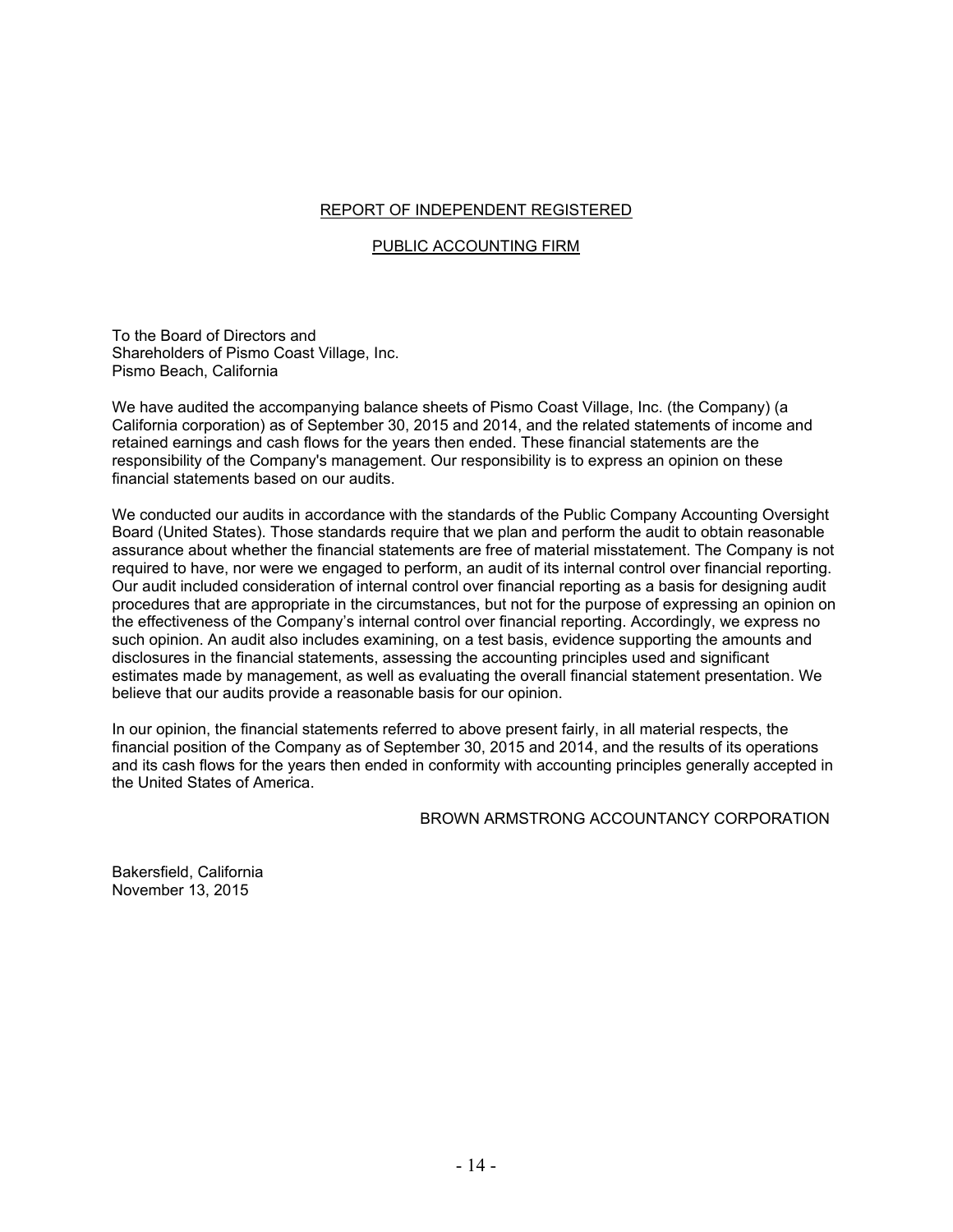#### **PISMO COAST VILLAGE, INC. BALANCE SHEETS SEPTEMBER 30, 2015 AND 2014**

|                                                                       | 2015                  | 2014                  |
|-----------------------------------------------------------------------|-----------------------|-----------------------|
| <b>ASSETS</b>                                                         |                       |                       |
| <b>Current Assets</b>                                                 |                       |                       |
| Cash and cash equivalents<br>Accounts receivable                      | \$2,235,807<br>43,916 | \$2,029,094<br>17,990 |
| Inventory                                                             | 190,442               | 177,409               |
| Current deferred taxes                                                | 103,500               | 92,600                |
| Prepaid expenses                                                      | 29,034                | 53,021                |
| <b>Total current assets</b>                                           | 2,602,699             | 2,370,114             |
| <b>Pismo Coast Village Recreational Vehicle Resort</b>                |                       |                       |
| and Related Assets - Net                                              | 14,953,463            | 14,657,454            |
| <b>Other Assets</b>                                                   | 6,018                 | 8,347                 |
| <b>Total Assets</b>                                                   | \$17,562,180          | \$17,035,915          |
| <b>LIABILITIES AND SHAREHOLDERS' EQUITY</b>                           |                       |                       |
| <b>Current Liabilities</b>                                            |                       |                       |
| Accounts payable and accrued liabilities                              | \$224,639             | \$203,915             |
| Accrued salaries and vacation                                         | 284,426               | 245,106               |
| Rental deposits                                                       | 1,261,191             | 1,133,015             |
| Income taxes payable                                                  | 50,700                | 139,100               |
| Current portion of long-term debt<br><b>Total current liabilities</b> | 127,461<br>1,948,417  | 100,492               |
|                                                                       |                       | 1,821,628             |
| <b>Long-Term Liabilities</b>                                          |                       |                       |
| Long-term deferred taxes                                              | 928,400               | 918,400               |
| N/P Donahue Transportation Service<br>N/P RLC Funding                 | 36,207<br>28,072      | 55,740<br>38,994      |
| N/P Heritage Oaks Bank                                                | 1,781,034             | 2,322,425             |
| <b>Total Liabilities</b>                                              | 4,722,130             | 5, 157, 187           |
| <b>Stockholders' Equity</b>                                           |                       |                       |
| Common stock - no par value, 1,800 shares issued,                     |                       |                       |
| 1,783 shares outstanding at                                           |                       |                       |
| September 30, 2015 and 2014                                           | 5,594,369             | 5,594,369             |
| Retained earnings                                                     | 7,245,681             | 6,284,359             |
| Total shareholders' equity                                            | 12,840,050            | 11,878,728            |
| <b>Total Liabilities and Shareholders' Equity</b>                     | \$17,562,180          | \$17,035,915          |

The accompanying notes are an integral part of these financial statements.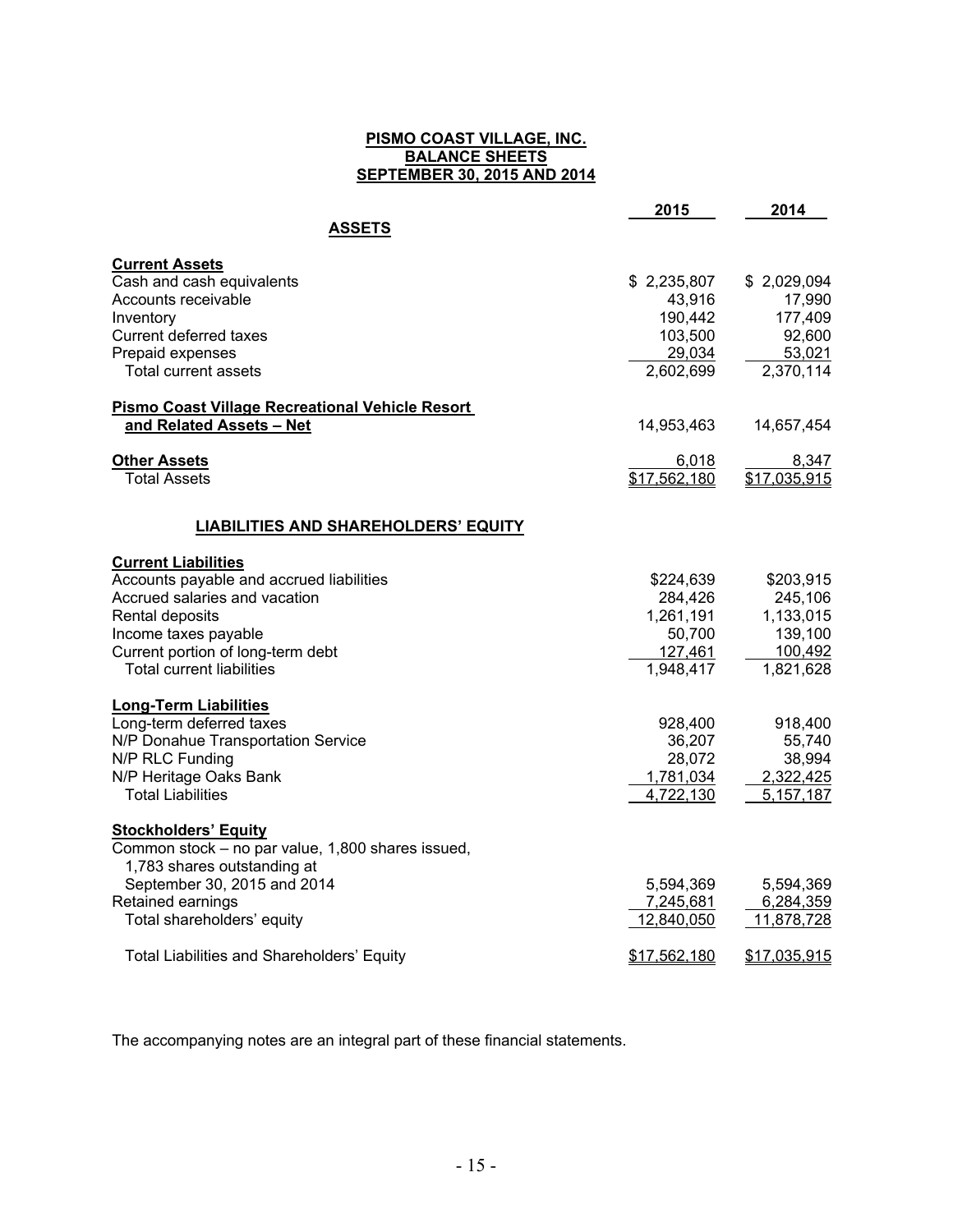#### **PISMO COAST VILLAGE, INC. STATEMENTS OF INCOME AND RETAINED EARNINGS YEARS ENDED SEPTEMBER 30, 2015 AND 2014**

|                                                 | 2015                    | 2014         |
|-------------------------------------------------|-------------------------|--------------|
| <b>Income</b>                                   |                         |              |
| Resort operations                               | \$6,330,180             | \$5,855,321  |
| Retail operations                               | 1,314,237               | 1,263,701    |
| Total income                                    | 7,644,417               | 7,119,022    |
| <b>Costs and Expenses</b>                       |                         |              |
| Operating expenses                              | 4,856,295               | 4,647,072    |
| Cost of goods sold                              | 564,869                 | 564,374      |
| Depreciation                                    | 390,510                 | 378,932      |
| Total costs and expenses                        | 5,811,674               | 5,590,378    |
| Income from operations                          | 1,832,743               | 1,528,644    |
| <b>Other Income (Expense)</b>                   |                         |              |
| Interest/dividend income                        | 3,629                   | 4,281        |
| Interest expense                                | (128, 403)              | (158,050)    |
| Loss on disposal of assets                      | (1, 547)                | (29, 989)    |
| Total other income (expense)                    | (126, 321)              | (183, 758)   |
| <b>Income Before Provision for Income Taxes</b> | 1,706,422               | 1,344,886    |
| <b>Income Tax Expense</b>                       | 745,100                 | 595,800      |
| <b>Net Income</b>                               | 961,322                 | 749,086      |
| <b>Retained Earnings - Beginning of Year</b>    | 6,284,359               | 5,630,723    |
| <b>Redemption of Stock</b>                      |                         | (95, 450)    |
| <b>Retained Earnings - End of Year</b>          | \$7,245,681             | \$6,284,359  |
| <b>Net Income Per Share</b>                     | $\frac{1}{2}$<br>539.16 | 420.13<br>\$ |

The accompanying notes are an integral part of these financial statements.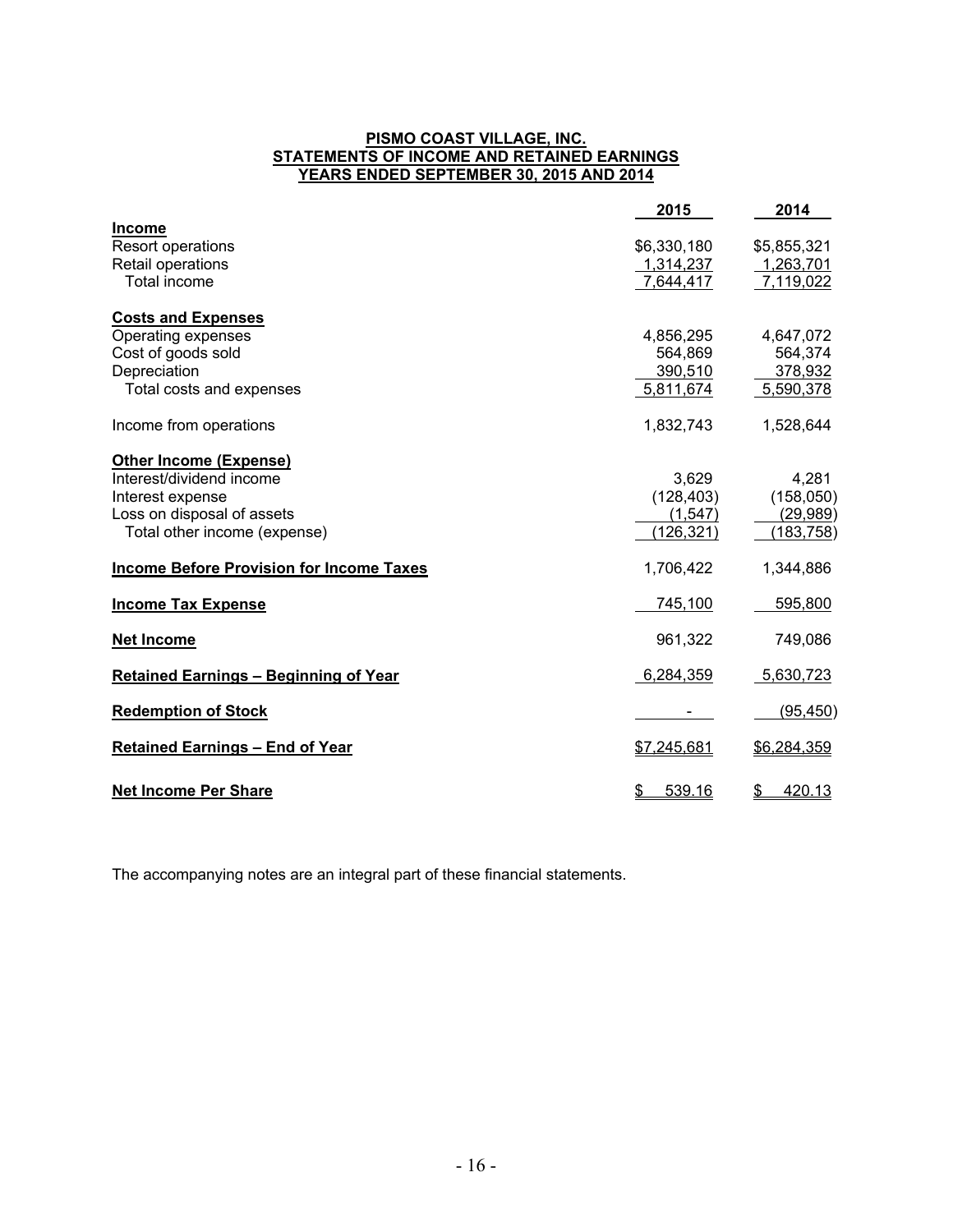#### **PISMO COAST VILLAGE, INC. STATEMENTS OF CASH FLOWS YEARS ENDED SEPTEMBER 30, 2015 AND 2014**

|                                                      | 2015          | 2014          |
|------------------------------------------------------|---------------|---------------|
| <b>Cash Flows From Operating Activities</b>          |               |               |
| Net income                                           | 961,322<br>\$ | 749,086<br>\$ |
| Adjustments to reconcile net income to net cash      |               |               |
| provided by operating activities:                    |               |               |
| Depreciation                                         | 390,510       | 378,932       |
| (Increase) Decrease in deferred income tax           | (900)         | 14,700        |
| Loss on disposal of capital assets                   | 1,547         | 29,989        |
| (Increase) Decrease in accounts receivable           | (25, 926)     | 9,395         |
| (Increase) in inventory                              | (13,033)      | (15, 556)     |
| (Increase) Decrease in prepaid expenses              | 23,987        | (4,885)       |
| Decrease in prepaid income taxes                     |               |               |
| Decrease in other assets                             | 2,329         | 9,927         |
| Increase in accounts payable and accrued liabilities | 20,724        | 16,955        |
| Increase in accrued salaries and vacation            | 39,320        | 30,745        |
| Increase in rental deposits                          | 128,176       | 198,786       |
| Increase (Decrease) in income taxes payable          | (88, 400)     | 18,000        |
| Total adjustments                                    | 478,334       | 686,988       |
|                                                      |               |               |
| Net cash provided by operating activities            | 1,439,656     | 1,436,074     |
| <b>Cash Flows From Investing Activities</b>          |               |               |
| Capital expenditures                                 | (688,066)     | (696, 811)    |
| Net cash used in investing activities                | (688,066)     | (696, 811)    |
| <b>Cash Flows from Financing Activities</b>          |               |               |
| Redemption of stock                                  |               | (108,000)     |
| Principal payments of notes payable                  | (544, 877)    | (708,008)     |
| Net cash used in financing activities                | (544, 877)    | (816,008)     |
| Net increase (decrease) in cash and cash equivalents | 206,713       | (76, 745)     |
| <b>Cash and Cash Equivalents - Beginning of Year</b> | 2,029,094     | 2,105,839     |
| Cash and Cash Equivalents - End of Year              | \$2,235,807   | \$2,029,094   |
| <b>Schedule of Payments of Interest and Taxes</b>    |               |               |
| Cash paid for income tax                             | \$<br>695,300 | \$<br>442,000 |
| Cash paid for interest                               | \$<br>128,403 | \$<br>158,050 |

The accompanying notes are an integral part of these financial statements.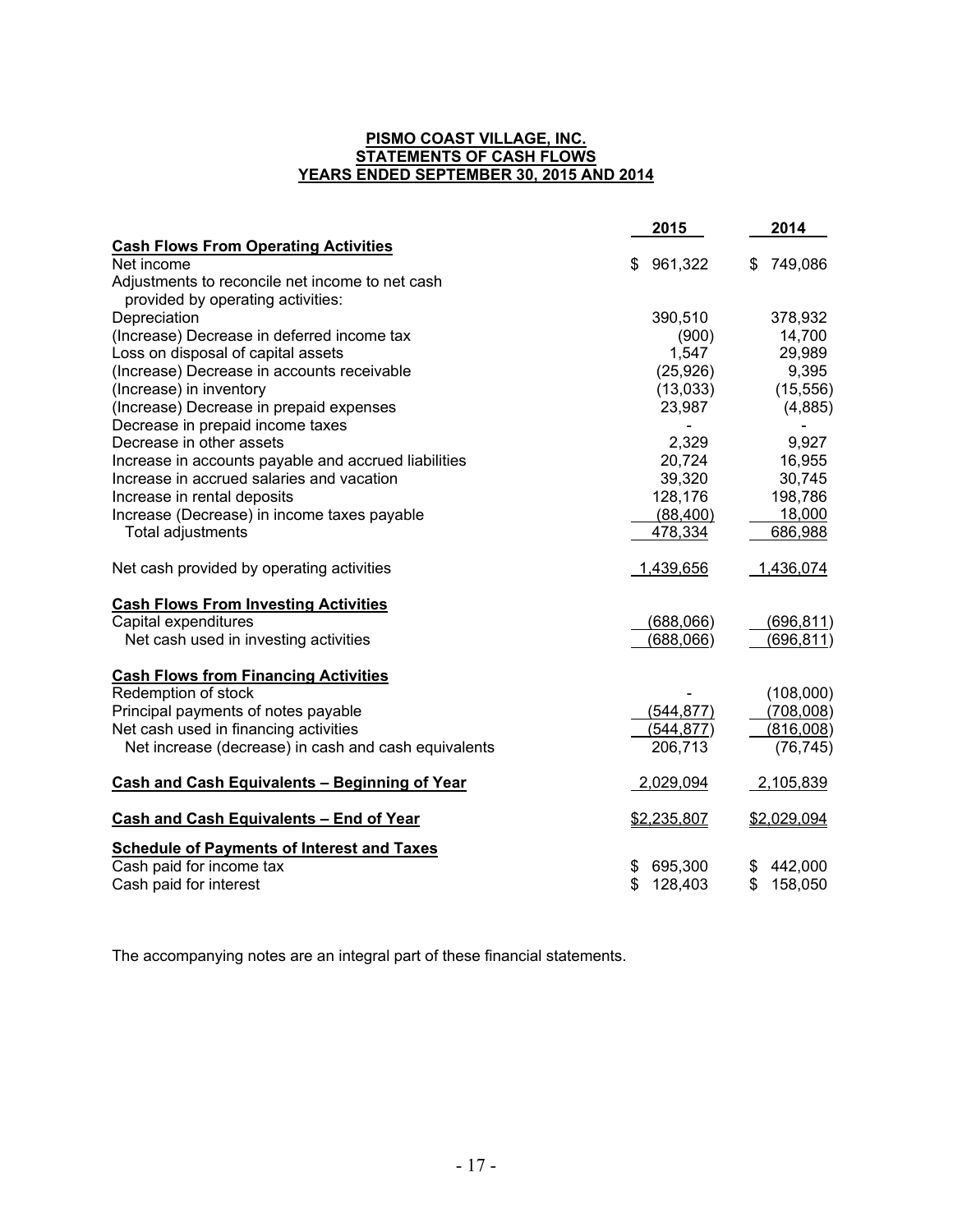# **NOTE 1 - Nature of Business**

Pismo Coast Village, Inc. (Company) is a recreational vehicle camping resort. Its business is seasonal in nature with the fourth quarter, the summer, being its busiest and most profitable.

## **NOTE 2- Summary of Significant Accounting Policies**

#### **Revenue and Cost Recognition**

The Company's revenue is recognized on the accrual basis of accounting as earned based on the date of stay. Expenditures are recorded on the accrual basis of accounting whereby expenses are recorded when incurred, rather than when paid.

## **Cash and Cash Equivalents**

For purposes of the Statements of Cash Flows, the Company considers all highly liquid investments, including certificates of deposit with maturities of three months or less when purchased, to be cash equivalents.

## **Inventory**

Inventory has been valued at the lower of cost or market on a first-in, first-out basis. Inventory is comprised primarily of goods in the general store and parts in the RV repair shop.

#### **Property and Equipment**

All property and equipment are recorded at cost. Depreciation of property and equipment is computed using straight-line method on cost of the assets, less allowance for salvage value, where appropriate. Depreciation rates are based upon the following estimated useful lives:

| Building and park improvements                            | 5 to 40 years   |
|-----------------------------------------------------------|-----------------|
| Furniture, fixtures, equipment and leasehold improvements | 3 to 31.5 years |
| Transportation equipment                                  | 5 to 10 years   |

#### **Earnings Per Share**

The earnings per share are based on the 1,783 shares issued and outstanding at September 30, 2015 and 2014. The financial statements report only basic earnings per share, as there are no potentially dilutive shares outstanding.

#### **Use of Estimates**

The preparation of financial statements in conformity with accounting principles generally accepted in the United States of America requires the Company to make estimates and assumptions that affect certain reported amounts and disclosures. Accordingly, actual results could differ from those estimates.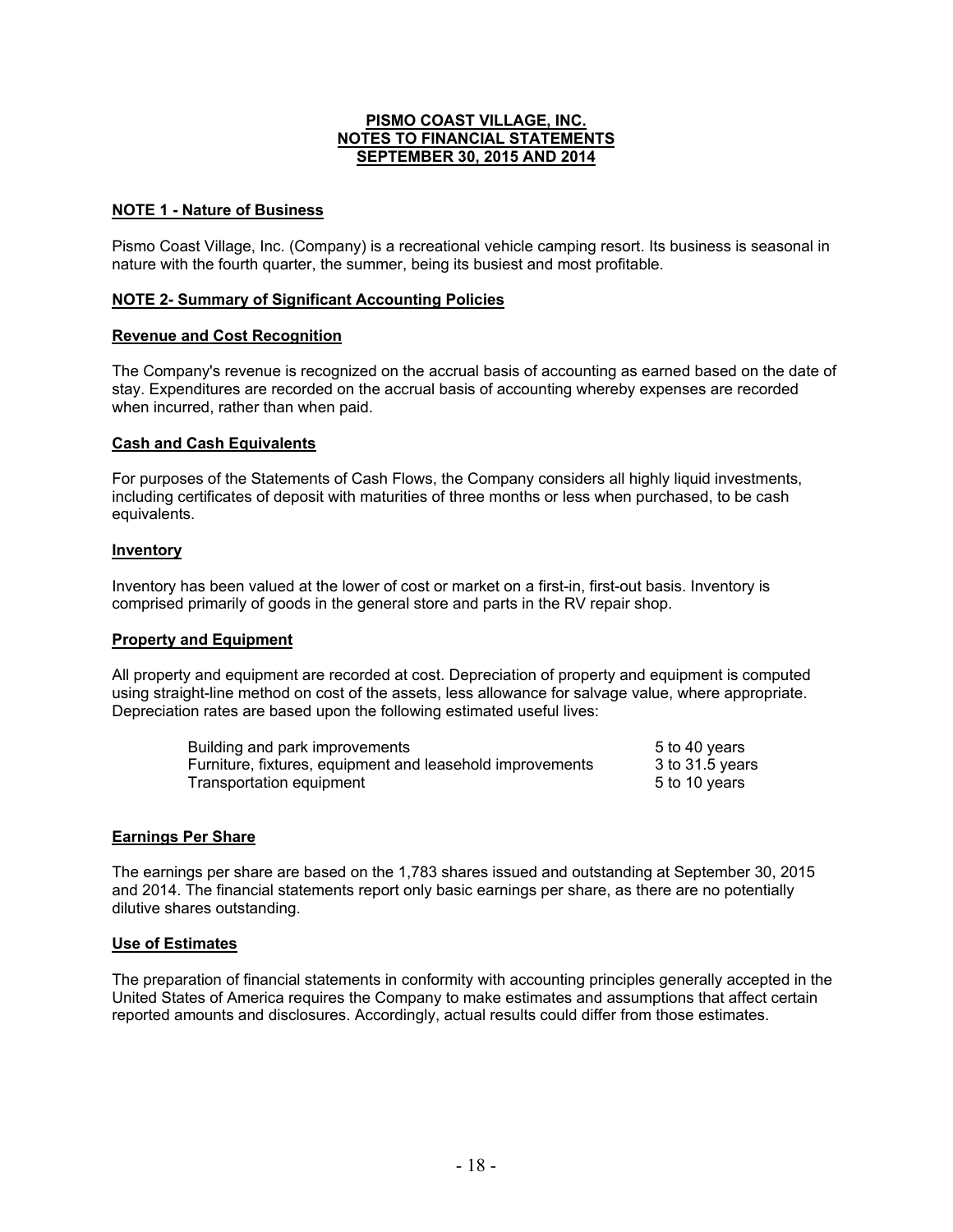# **NOTE 2- Summary of Significant Accounting Policies (Continued)**

# **Advertising**

The Company follows the policy of charging the costs of non-direct response advertising to expense as incurred. Advertising expense was \$50,216 and \$48,874 for the years ended September 30, 2015 and 2014, respectively.

# **Concentration of Credit Risk**

At September 30, 2015, the Company had cash deposits in excess of the \$250,000 federally insured limit with Heritage Oaks Bank of \$369,634; however, in the past the Company has used an Excess Deposit Insurance Bond, which secures deposits up to \$1,500,000. It has recently been stated by bank regulators that this insurance bond is not enforceable. Heritage Oaks Bank is a member of the Certificate of Deposit Account Registry Service (CDARS). Large deposits are divided into smaller amounts and placed with other FDIC insured banks which are also members of the CDARS network. Then, those member banks issue CDs in amounts under \$250,000, so that the entire investment is eligible for FDIC insurance.

## **Recent Accounting Pronouncements**

The Company has reviewed all recently issued accounting pronouncements and does not believe the adoption of such pronouncements have an impact on the Company's financial condition or results of operations. Various accounting standards and updates were issued with effective dates subsequent to September 30, 2014 and 2013. The Company has evaluated these recently issued accounting pronouncements and does not believe they will have a material effect on the Company's financial position, results of operations, or cash flows when adopted.

#### **Subsequent Events**

Subsequent events have been evaluated through November 13, 2015, which is the date the financial statements were available to be issued.

# **NOTE 3 – Pismo Coast Village Recreational Vehicle Resort and Related Assets**

At September 30, 2015 and 2014, property and equipment included the following:

|                                                           | 2015         | 2014         |
|-----------------------------------------------------------|--------------|--------------|
| Land                                                      | \$10,394,746 | \$9,957,263  |
| Building and park improvements                            | 11,227,437   | 11,073,714   |
| Furniture, fixtures, equipment and leasehold improvements | 599,355      | 534.546      |
| Transportation equipment                                  | 479.592      | 484.607      |
| Construction in progress                                  | 107.225      | 102.346      |
|                                                           | 22,808,355   | 22.152.476   |
| Less: accumulated depreciation                            | (7,854,892)  | (7,495,022)  |
|                                                           | \$14,953,463 | \$14,657,454 |

# **NOTE 4 – Line of Credit**

The Company has a revolving line of credit with Heritage Oaks Bank for \$500,000, expiring March 22, 2016. There were no outstanding amounts as of September 30, 2015 or 2014.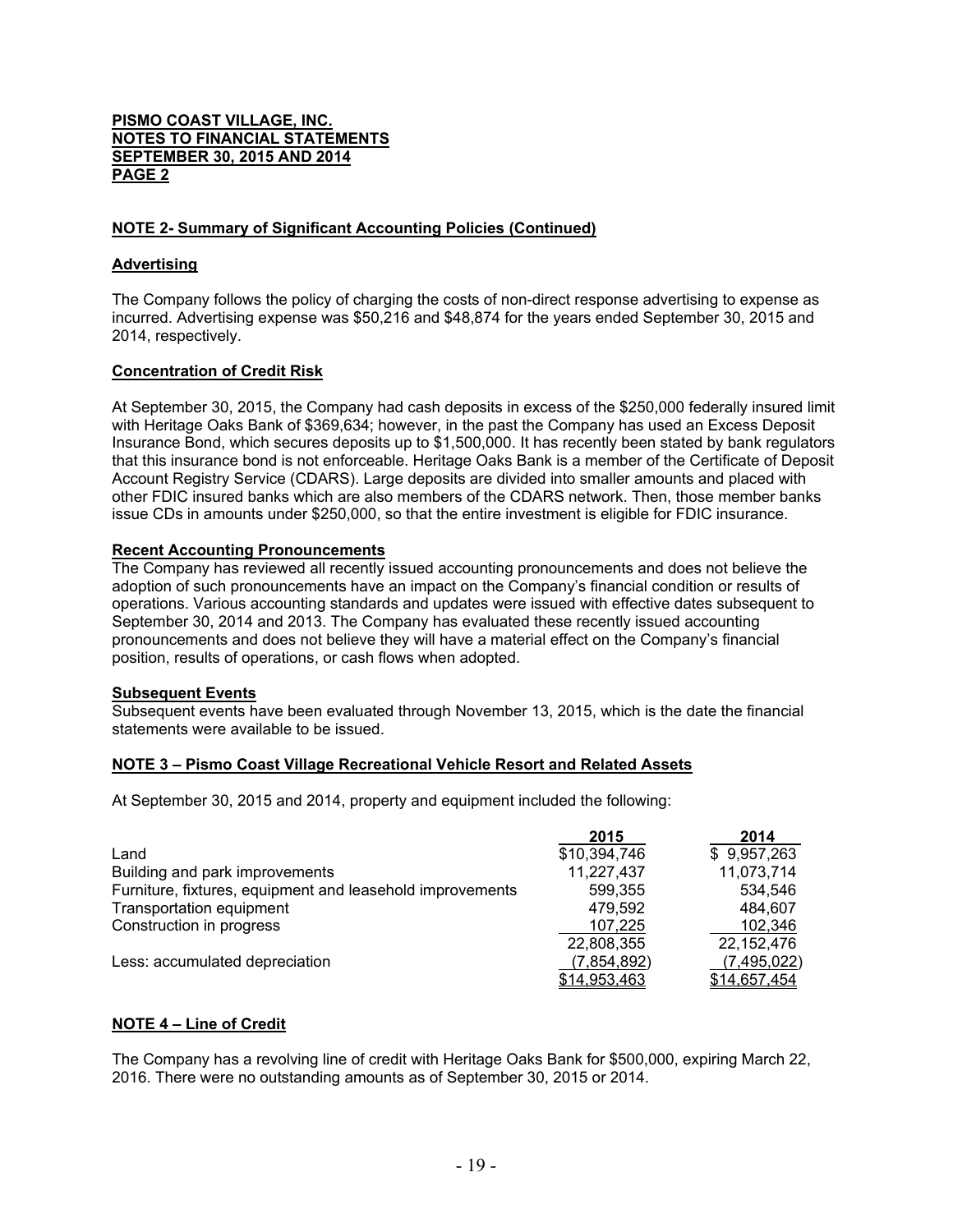# **NOTE 5 – Notes Payable**

The Company secured permanent financing on the purchase of storage lot land in Arroyo Grande, California, with Heritage Oaks Bank. The loan originated on May 8, 2008. The total loan currently outstanding is \$1,878,041, and was financed over a period of ten years at a variable interest rate currently at 5.0%. The payments are currently \$15,416 per month interest and principal. The Company secured a vehicle lease with Donahue Transportation Services Corp on a 2008 Tow Truck. The loan originated on December 9, 2009. The total loan currently outstanding is \$14,444 and financed over a period of seven years at an interest rate of 8.39%. The payments are currently \$799 per month interest and principal. The Company secured a lease which has been classified as a capital lease and included with notes payable. The capital lease is with Donahue Transportation Service Corp on a 2013 Hino Truck. The lease originated on May 10, 2012. The total balance currently outstanding is \$41,297 and is financed over a period of seven years at an interest rate of 4.751%. The payments are currently \$1,046 per month interest and principal. The Company secured a lease which has been classified as a capital lease and included with notes payable. The capital lease is with RLC Funding on a security system for Lot-K. The lease originated on November 8, 2013. The total balance currently outstanding is \$38,994 and is financed over a period of five years at an interest rate of 13.537%. The payments are currently \$1,295 per month interest and principal.

Principal payments of the notes payable are as follows:

# **Year Ending September 30,**

| 2016 | 127,461<br>\$ |
|------|---------------|
| 2017 | 127,774       |
| 2018 | 1,709,050     |
| 2019 | 8,489         |
| 2020 |               |
|      | \$1,972,774   |

# **NOTE 6 – Common Stock**

Each share of stock is intended to provide the shareholder with a maximum free use of the park for 45 days per year. If the Company is unable to generate sufficient funds from the public, the Company may be required to charge shareholders for services.

A shareholder is entitled to a pro rata share of any dividends as well as a pro rata share of the assets of the Company in the event of its liquidation or sale. The shares are personal property and do not constitute an interest in real property. The ownership of a share does not entitle the owner to any interest in any particular site or camping period.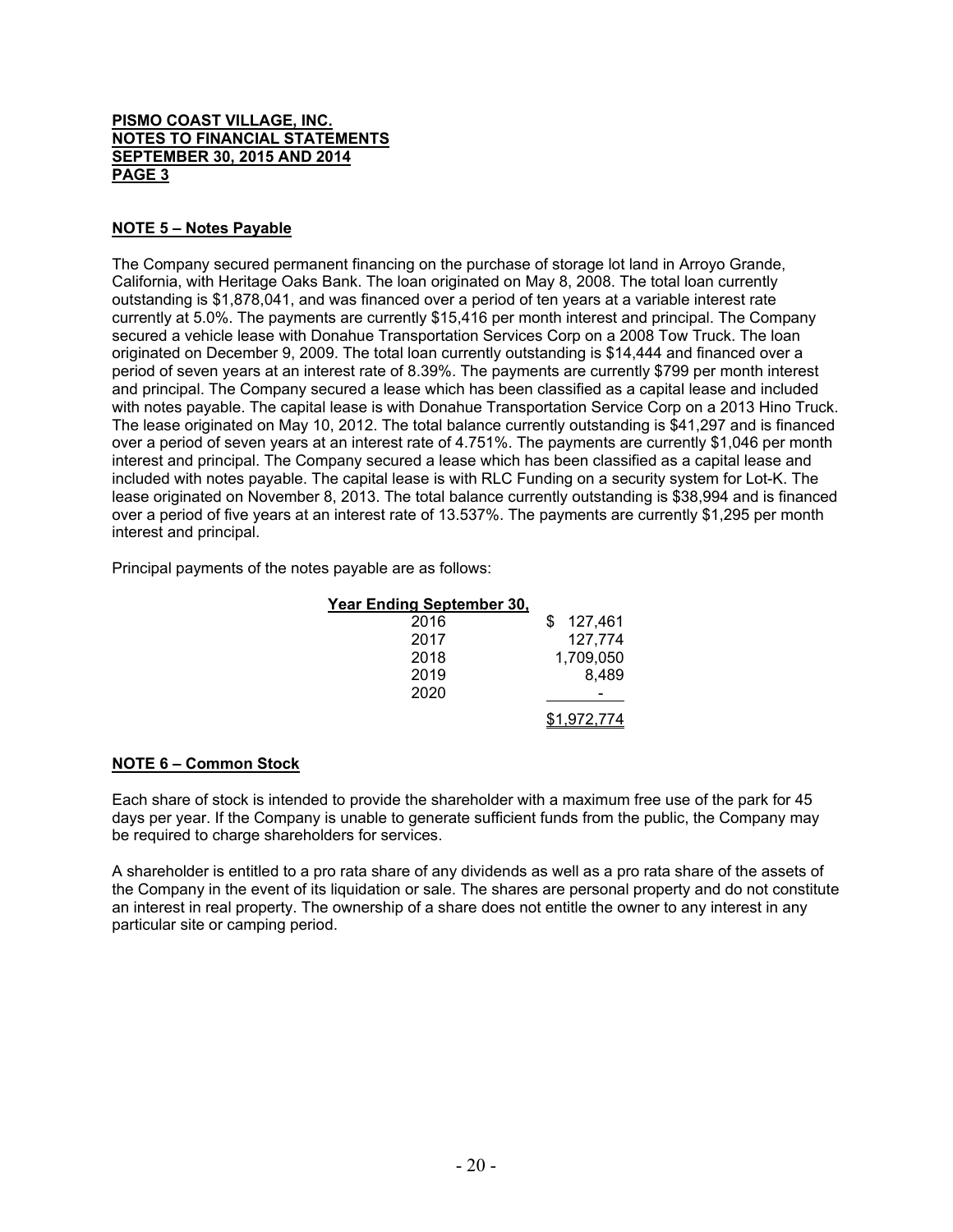## **NOTE 7 – Income Taxes**

The provision for income taxes is as follows:

| Current:                      | 2015                            | 2014                            |
|-------------------------------|---------------------------------|---------------------------------|
| Federal<br>State              | \$584,500<br>161,500<br>746,000 | \$450,000<br>131,100<br>581,100 |
| Deferred:<br>Federal<br>State | (4,900)<br>4,000                | 13,100<br>1,600                 |
|                               | 45.100                          | \$595.800                       |

The deferred tax assets (liabilities) are comprised of the following:

|                          | 2015             |               | 2014     |                  |
|--------------------------|------------------|---------------|----------|------------------|
|                          | <b>Current</b>   | Long-Term     | Current  | <b>Long-term</b> |
| Deferred tax assets:     |                  |               |          |                  |
| Federal                  | \$97,200         | \$            | \$86,100 | S                |
| State                    | 6.300            |               | 6.500    |                  |
| Deferred tax liabilities |                  |               |          |                  |
| Federal                  |                  | (869, 100)    |          | (862,900)        |
| <b>State</b>             |                  | (59, 300)     |          | (55, 500)        |
|                          | <u>\$103,500</u> | \$ (928, 400) | 92,600   | \$ (918, 400)    |

The deferred tax assets (liabilities) consist of the following temporary differences:

|                                      | 2015         | 2014          |
|--------------------------------------|--------------|---------------|
| Depreciation                         | \$(928,400)  | \$(918,400)   |
| Total gross deferred tax liabilities | (928, 400)   | (918, 400)    |
| Vacation accrual                     | 30.600       | 31.400        |
| Federal benefit of state taxes       | 72,900       | 61,200        |
| Total gross deferred tax assets      | 103.500      | 92.600        |
|                                      | \$ (824,900) | $$$ (825,800) |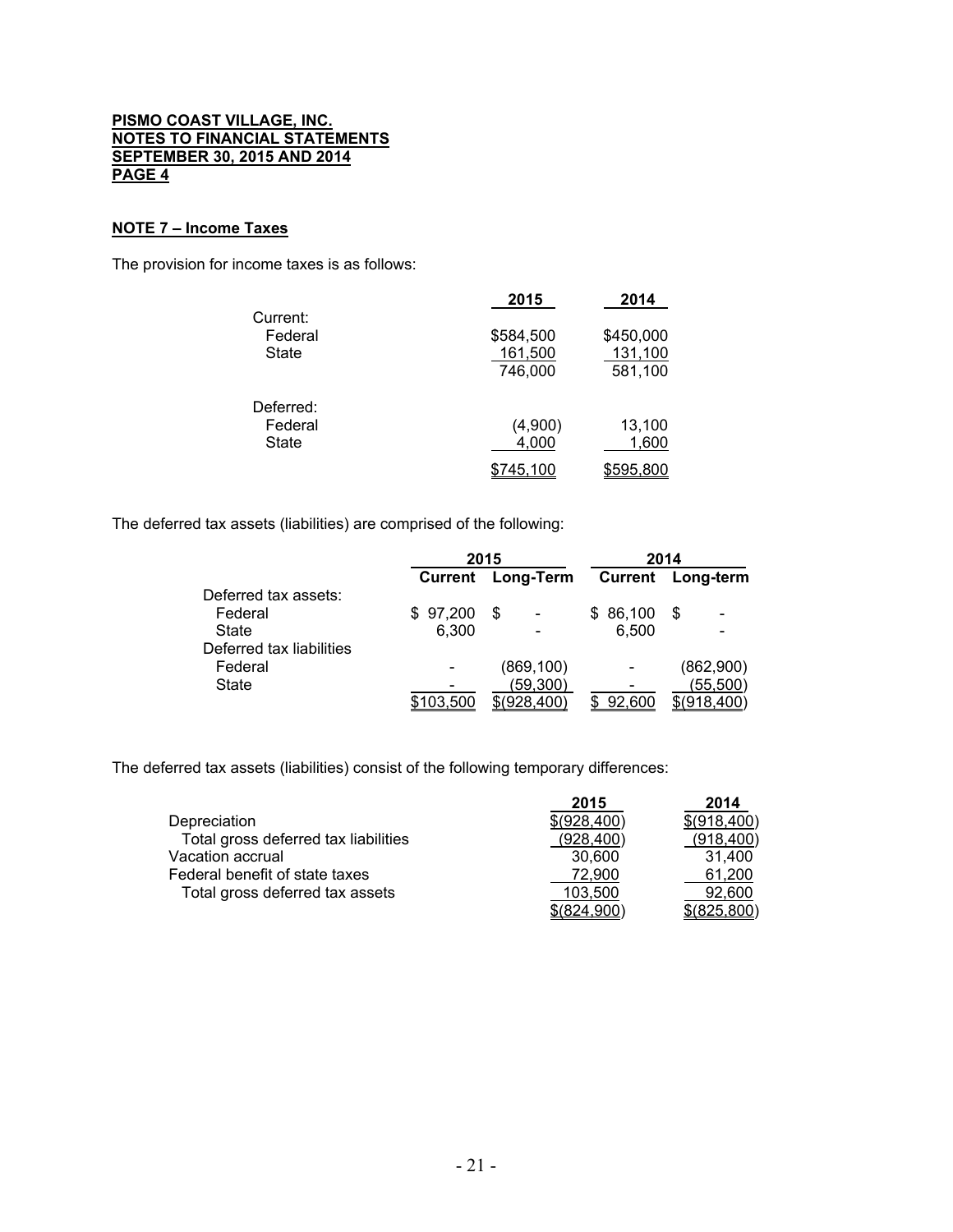# **NOTE 7 – Income Taxes (continued)**

The effective income tax rate varies from the statutory federal income tax rate as follows:

|                                                   | 2015      | 2014      |
|---------------------------------------------------|-----------|-----------|
| Statutory federal income tax rate                 | 34.0%     | 34.0%     |
| Increase (decrease):                              |           |           |
| State income taxes, net of federal benefit        | 5.8%      | 5.8%      |
| Nondeductible variable costs of shareholder usage | $3.8\%$   | $4.7\%$   |
| Other miscellaneous adjustments                   | $(0.0)\%$ | $(0.2)$ % |
| Effective Income Tax Rate                         | 43.6%     | 44.3%     |

The Company uses the asset-liability method of computing deferred taxes in accordance with Financial Accounting Standards Board (FASB) Accounting Standards Codification (ASC) Topic 740 (previously Statement of Financial Accounting Standards No. 109, "Accounting for Income Taxes"). The difference between the effective tax rate and statutory tax rate is due primarily to the effects of the graduated tax rates, state taxes net of the federal tax benefit and nondeductible variable costs of shareholder usage.

ASC Topic 740 requires, among other things, the recognition and measurement of tax positions based on a "more likely than not" (likelihood greater than 50%) approach. As of September 30, 2015, the Company did not maintain any tax positions that did not meet the "more likely than not" threshold and, accordingly, all tax positions have been fully recorded in the provision for income taxes. It is the policy of the Company to consistently classify interest and penalties associated with income tax expense separately from the provision for income taxes. No interest or penalties associated with income taxes have been included in this calculation, or separately in the Statements of Income and Retained Earnings, and no significant increases or decreases are expected within the following twelve-month period. Although the Company does not maintain any uncertain tax positions, tax returns generally remain subject to examination by the Internal Revenue Service for fiscal years ending on or after September 30, 2012, and by the California Franchise Tax Board for fiscal years ending on or after September 30, 2011.

#### **NOTE 8 – Operating Leases**

The Company leases a lot in Oceano, California, and is leased at \$2,933 per month. The lease has converted to a month-to-month lease; however, the lessor is considering a long-term renewal at this time.

The Company has a five-year lease obligation for a copier. Rental expense under this operating lease is \$414 per month.

Future minimum lease payments under the property lease and the obligation to lease equipment are as follows:

| Year Ended September 30, |        |
|--------------------------|--------|
| 2016                     | -3.724 |
|                          | -3.724 |

Rent expense under these agreements was \$42,735 and \$42,123 for the years ended September 30, 2015 and 2014, respectively.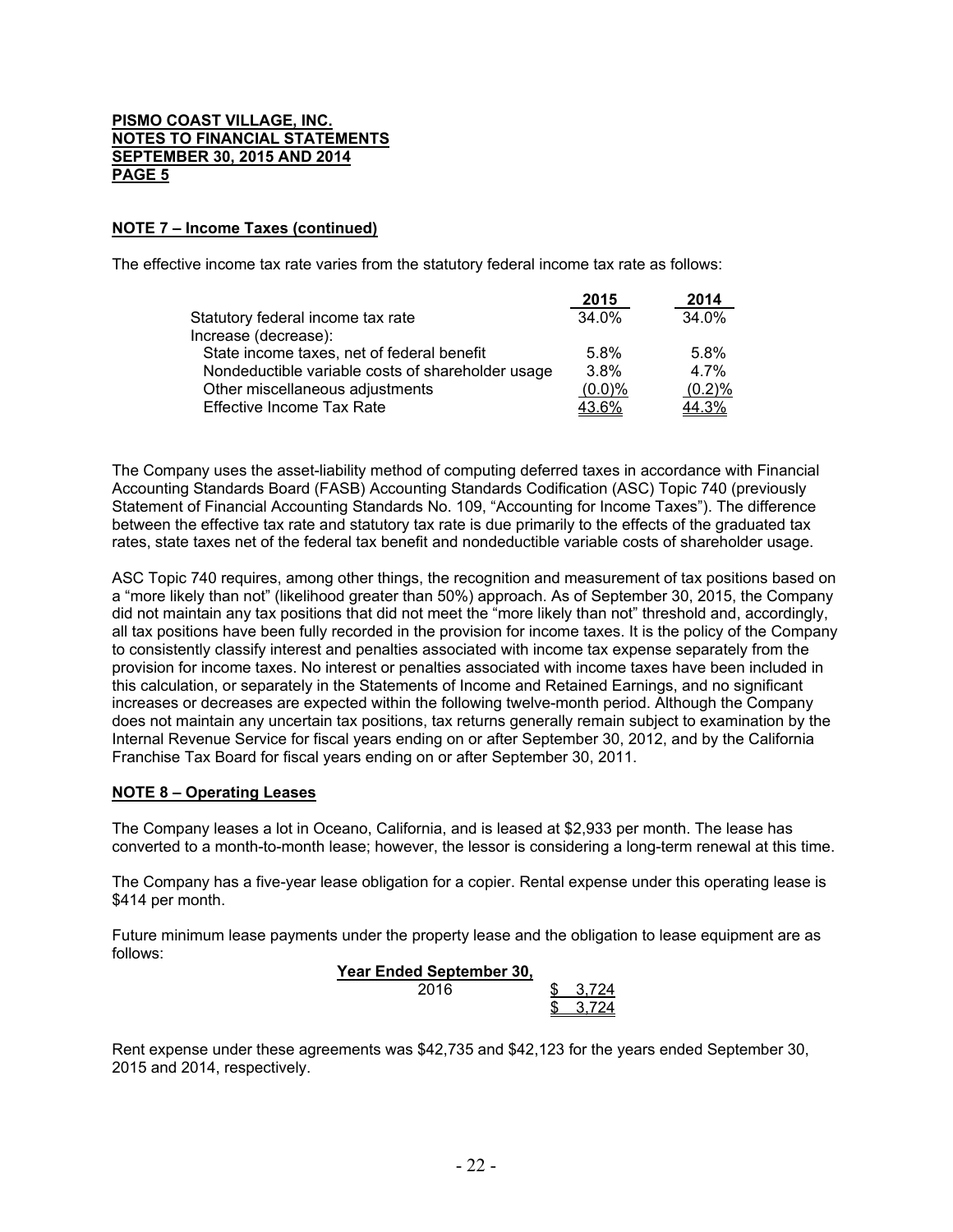## **NOTE 9 – Employee Retirement Plan**

The Company is the sponsor of a 401(k) profit sharing pension plan, which covers substantially all fulltime employees. Employer contributions are discretionary and are determined on an annual basis. The contribution to the pension plan, for the years ended September 30, 2015 and 2014, is \$55,804 and \$53,275, respectively.

#### **NOTE 10 – Operating Expenses**

Operating expenses for the years ended September 30, 2015 and 2014, consisted of the following:

|                                 | 2015          | 2014          |
|---------------------------------|---------------|---------------|
| Administrative salaries         | 502,163<br>\$ | 465,552<br>\$ |
| Advertising and promotion       | 50,216        | 48,874        |
| Auto and truck expense          | 111,824       | 140,295       |
| <b>Bad debts</b>                | 1.070         | 13            |
| Contract services               | 94,808        | 69,111        |
| Corporation expense             | 49,212        | 49,163        |
| <b>Custodial supplies</b>       | 28,796        | 32,299        |
| Direct labor                    | 1,658,751     | 1,523,031     |
| Employee travel and training    | 35,957        | 20,339        |
| Equipment lease                 | 5.363         | 5,415         |
| Insurance                       | 634,914       | 659,110       |
| Miscellaneous                   | 44,596        | 79,773        |
| Office supplies and expense     | 51,389        | 52,167        |
| Payroll tax expense             | 197,699       | 168,545       |
| Payroll service                 | 35,003        | 35,691        |
| Pension plan match              | 55,804        | 53,275        |
| <b>Professional services</b>    | 94,995        | 91,001        |
| Property taxes                  | 199,816       | 191,131       |
| Recreational supplies           | 6,248         | 9,174         |
| Rent - storage lots             | 42,735        | 42,123        |
| Repairs and maintenance         | 146,773       | 163,182       |
| Retail operating supplies       | 3,874         | 4,777         |
| Security                        | 15,506        | 10,954        |
| Service charges                 | 136,398       | 121,828       |
| Taxes and licenses              | 7,448         | 16,432        |
| Telephone                       | 40,600        | 40,143        |
| Uniforms                        | 27,170        | 23,691        |
| Utilities                       | 577,167       | 529,983       |
| <b>Total Operating Expenses</b> | \$4,856,295   | \$4,647,072   |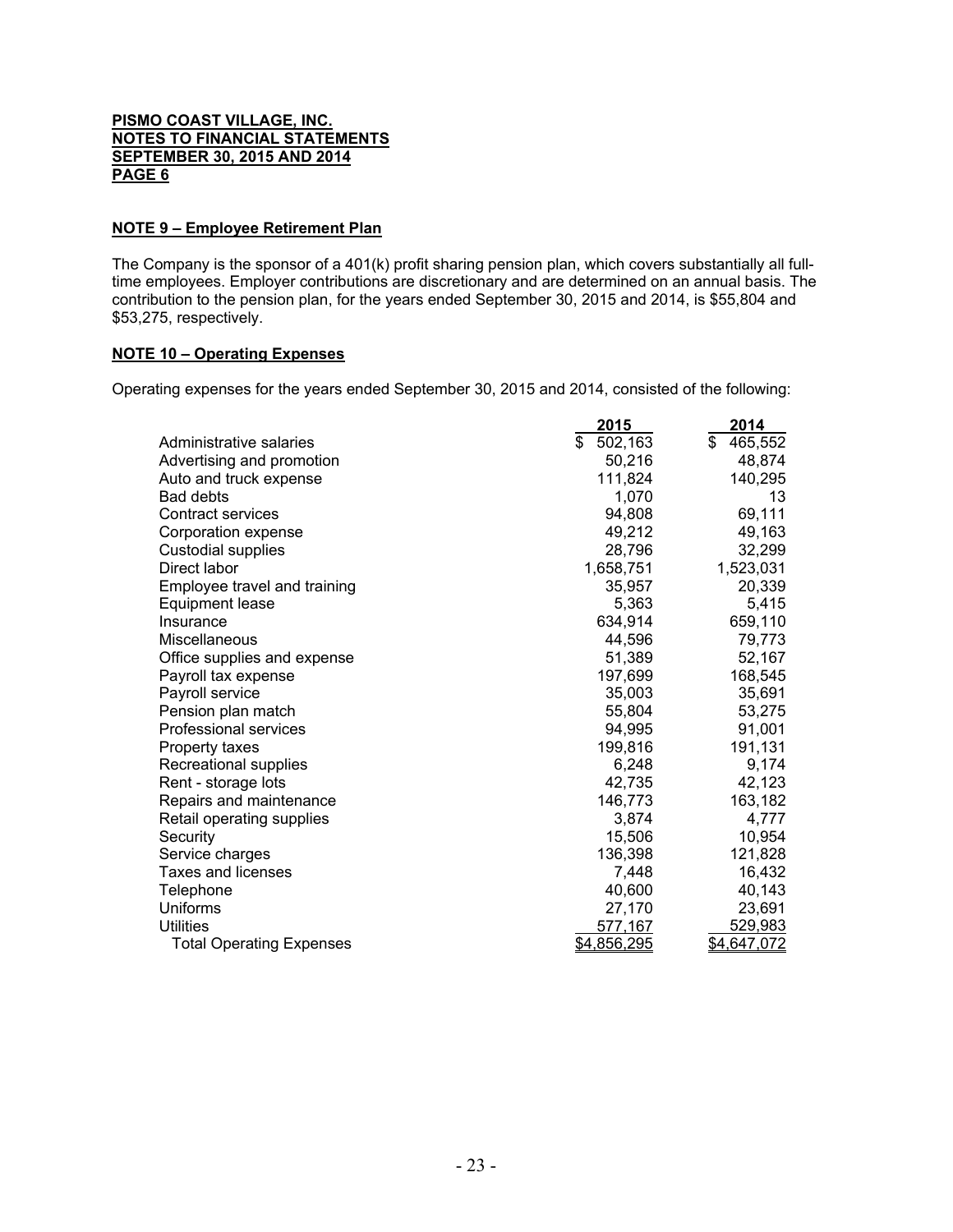#### INDEPENDENT AUDITOR'S REPORT

## ON ADDITIONAL INFORMATION

To the Board of Directors and Shareholders of Pismo Coast Village, Inc. Pismo Beach, California

Our report on our audits of the basic financial statements of Pismo Coast Village, Inc. as of September 30, 2015 and 2014 appears on page 16. Those audits were made for the purpose of forming an opinion on the basic financial statements taken as a whole. The statements of income (unaudited) for the three months ended September 30, 2015 and 2014 are presented for purposes of additional analysis and are not a required part of the basic financial statements. These statements are the responsibility of management and were derived from, and relate directly to, the underlying accounting and other records used to prepare the financial statements. Such information has not been subjected to the auditing procedures applied in the audits of the basic financial statements, and accordingly, we express no opinion on it.

## BROWN ARMSTRONG ACCOUNTANCY CORPORATION

Bakersfield, California November 13, 2015